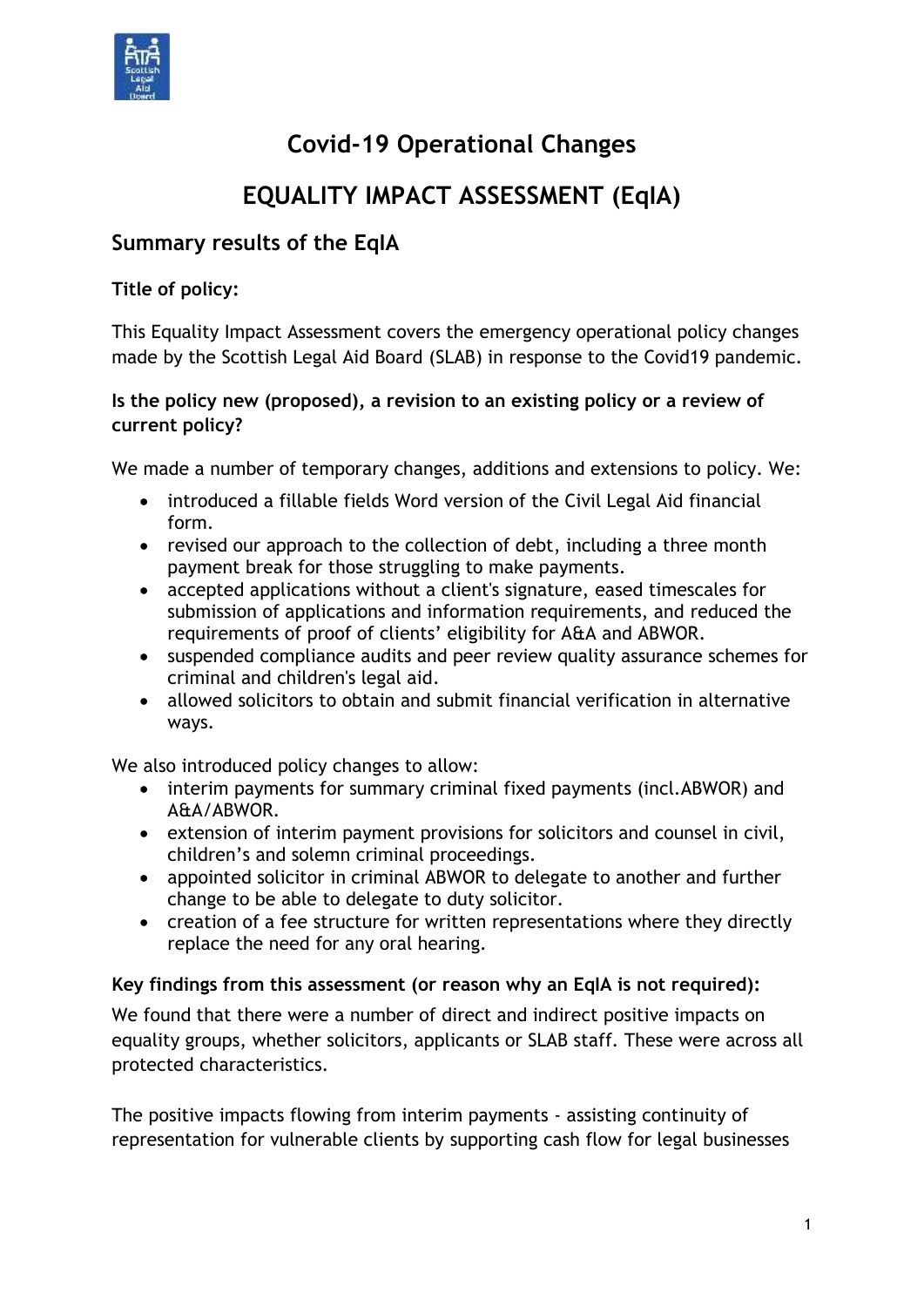

that would otherwise be at risk of going out of business - are unlikely to be widespread, but may have a significant impact on affected clients.

The positive impacts of changes aimed at allowing those solicitors who are more at risk from Covid19 to avoid court are offset somewhat by the potential negative impacts on clients who may be vulnerable and value a direct relationship with the solicitor representing them.

The positive impacts on applicants from changes to policies relating to financial eligibility and repayments are the most direct and potentially large in degree for individuals affected. The accessibility of the electronic form could have a negative impact on some applicants with disabilities, but overall that is balanced by the ability to avoid paper based processes that would usually involve face-to-face interactions.

#### **Summary of actions taken because of this assessment:**

We have made no major changes to our policy decisions but have set up monitoring processes for data to be available at the point of review.

### **Ongoing actions beyond implementation include:**

Monitoring as outlined in Section Six of this document.

## **Lead person(s) for this assessment (job title and department only):**

Policy Projects Manager plus relevant operational managers from departments where changes were made.

## **Senior responsible owner agreement that the policy has been fully assessed against the needs of the general duty (job title only):**

Director of Strategic Development

# **Publication date (for completion by Communications): 20/08/2021**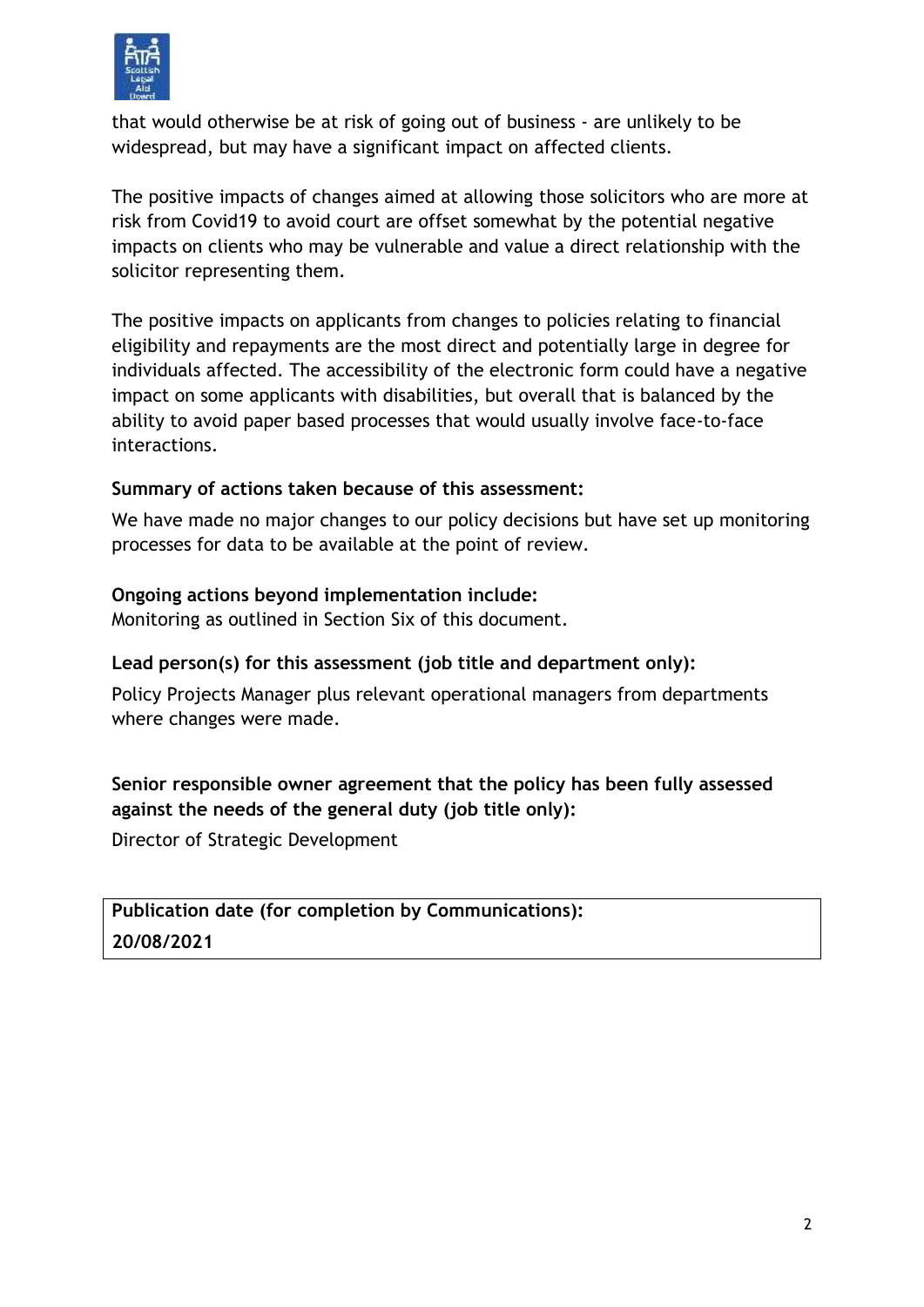

# **Step 1 – Framing the planned change**

Discussing step 1 and step 2 with the Corporate Policy Officer (Equalities) at an early stage will help identify appropriate evidence. This may include support from the wider Policy and Development team.

#### **1.1 Briefly describe the aims, objectives and purpose of the policy/ practice/ process/ service.**

Due to Government self-isolation and social distancing guidelines solicitors are less able to consult with clients face to face in their offices, and only have limited time to see them in court. This may lead to difficulties in clients being able to receive a paper Form 2 from their solicitor or to send it by post either to us or their solicitor; or to receive face to face assistance when completing a Form 2. Applicants may also be self-isolating or have difficulty in posting the Form 2 to us. In response to these issues, SLAB have developed a fillable Word version of the Form 2 which allows the solicitor to send the form by email to their client or for the client to download it from our website. The client can then type directly onto the form and, once completed, email it back to the solicitor who can upload it to Legal Aid Online.

To assist applicants and opponents owing money to SLAB whose jobs and income have been affected by Covid19 and a variety of different circumstances in their lives, which has an impact on their ability to maintain their payments, SLAB aligned its policy on collection of payments to approaches announced by the Scottish Government which expects that evictions and debt enforcement action will not be pursued. All those who are experiencing difficulty in making payment will be offered deferment or a reduced payment rate. We are being proactive and making telephone and email contact when a payment is not made, so that those who may find it difficult to make contact with us, so that they too can take advantage of this policy.

We normally require applicants to sign the various legal aid online declaration forms, prior to the online application being made to us. Prior to full lockdown in March, many solicitors expressed concerns about sharing pens with clients so that the declaration forms could be signed. The forms can be signed on the client's behalf by a representative, and where this has happened, we need to be advised of the circumstances. We temporarily changed our policy to accept Covid-19 as a reason for the client not signing the forms.

For the period of the Covid-19 restrictions, where applicants may have difficulties in getting wage slips or bank statements from their bank and/or send them to their solicitor, we have advised that they can download their bank statements or screenshots and send them to us by email. We can also accept mini statements from the cash machine. If there is no way of providing any verification, in criminal legal aid we can check previous applications to use as verification. The applicant will need to declare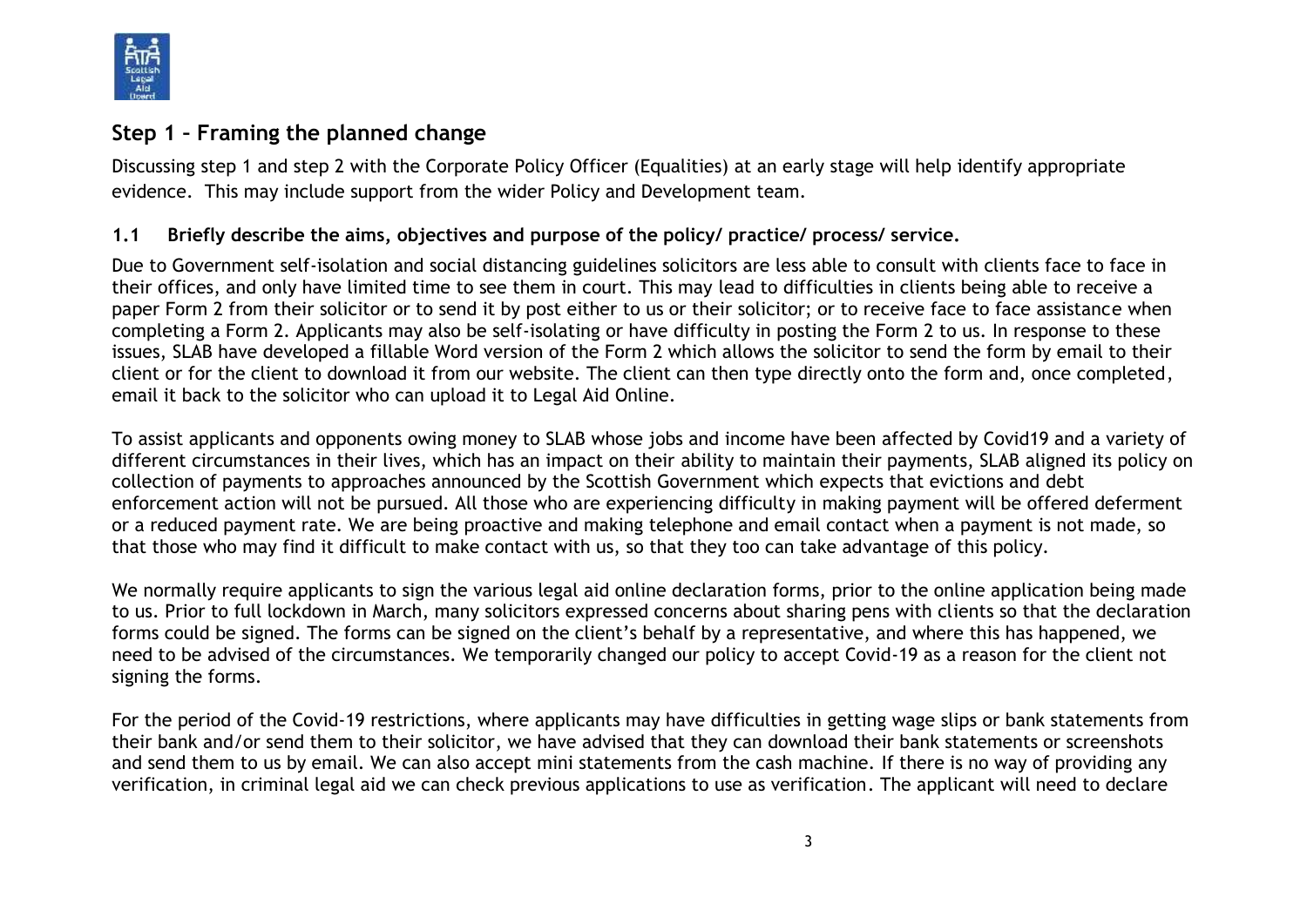

that there has been no change in their circumstances. If there is no way of providing any up to date verification, in civil legal aid we can accept older information. The applicant will need to declare that their circumstances have more or less remained the same. Where no or insufficient verification, we can grant with the condition that verification is provided at a later date.

We have used policy change that allow for interim payments to be claimed for work done to date, in circumstances where the Covid-19 situation means there is little prospect of the matter concluding in the near future.

We have used policy change to assist solicitors to comply with advice that seeks to avoid court attendance.

We suspended the Quality Assurance Schemes and compliance audits as solicitors had been furloughed and offices closed. Therefore, solicitors would have difficulties in responding to requests for files for peer reviews and compliance audits. Compliance audits also routinely involve an office visit, where files are requested on the day, as well as inspection of timesheets, diaries and productions. The SLAB office at Thistle House has also been closed. While staff involved in administering the Quality Assurance Schemes are working from home, it is difficult to reliably check the transmission of files to and from the solicitors and the peer reviewers. Remote solutions will be considered.

#### **1.2 Why is the change required?**

Emergency - response to Covid-19 pandemic

### **1.3 Who is affected by this policy/ practice/ process/ service?**

SLAB staff, applicants, opponents, counsel, solicitors and their staff were affected by these changes.

## **1.4 Policy/ practice/ process/ service implementation date**

16/03/2020 Date that website was updated with the change on signatures; easing the timescales for submission of applications, and information requirements; time Limits for all accounts other than diagnostic advice and assistance - "special reason" for late submission applies during Covid pandemic.

18/03/2020 Date decision made to suspend peer review

03/04/2020 Date website updated with appointed solicitor delegation of custody appearance change

04/04/2020 Date of uploading website guidance on the Word based fillable Form 2 and date payment holiday policy was signed off by auditors and explained to solicitors on **[www.slab.org.uk](http://www.slab.org.uk/)** on 8 April 2020.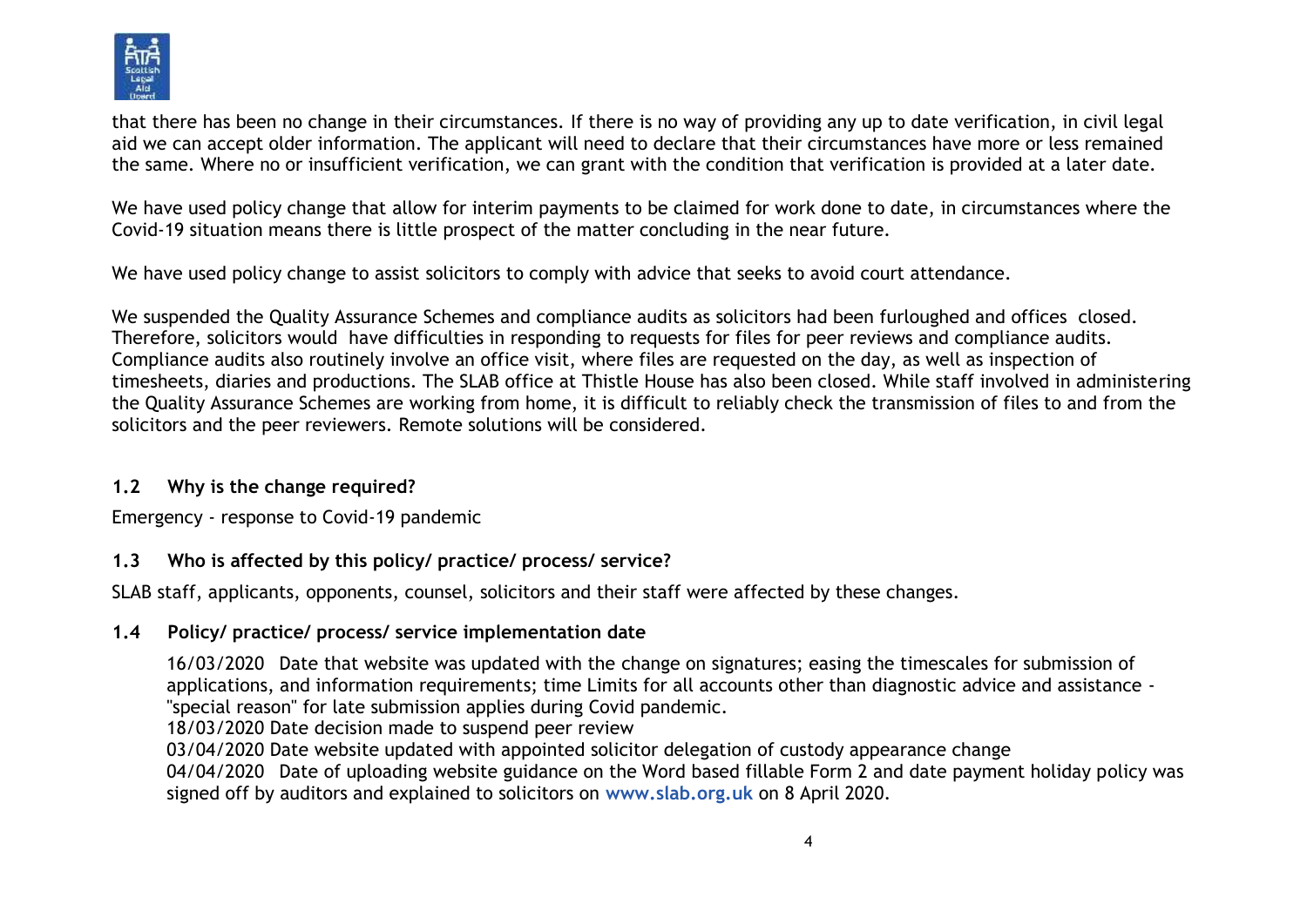

16/04/2020 Date website updated with written representations in ABWOR change

13/05/2020 Date on website advising solicitors of guidance on financial verification and reduction of the proof of requirements of clients' eligibility for A&A and ABWOR.

27/03/2020 Introduction of interim payments for summary criminal fixed payments (including ABWOR) and A&A/ABWOR date of publication on website

28/04/2020 Date of publication on website of extension of interim payment provisions for solicitors and counsel in civil, children's and solemn criminal proceedings.

30/06/2020 Date published fee structure for written representations where they directly replace the need for any oral hearing

### **1.5 What other SLAB policies or projects may be linked to or affected by changes to this policy/ practice/ process/ service?**

Online Form 2 project is linked to the Word based fillable Form 2. The three month payment holiday is linked to SLAB's general policy on contributions. Obtaining financial verification in other ways links to SLAB's general financial assessment policies.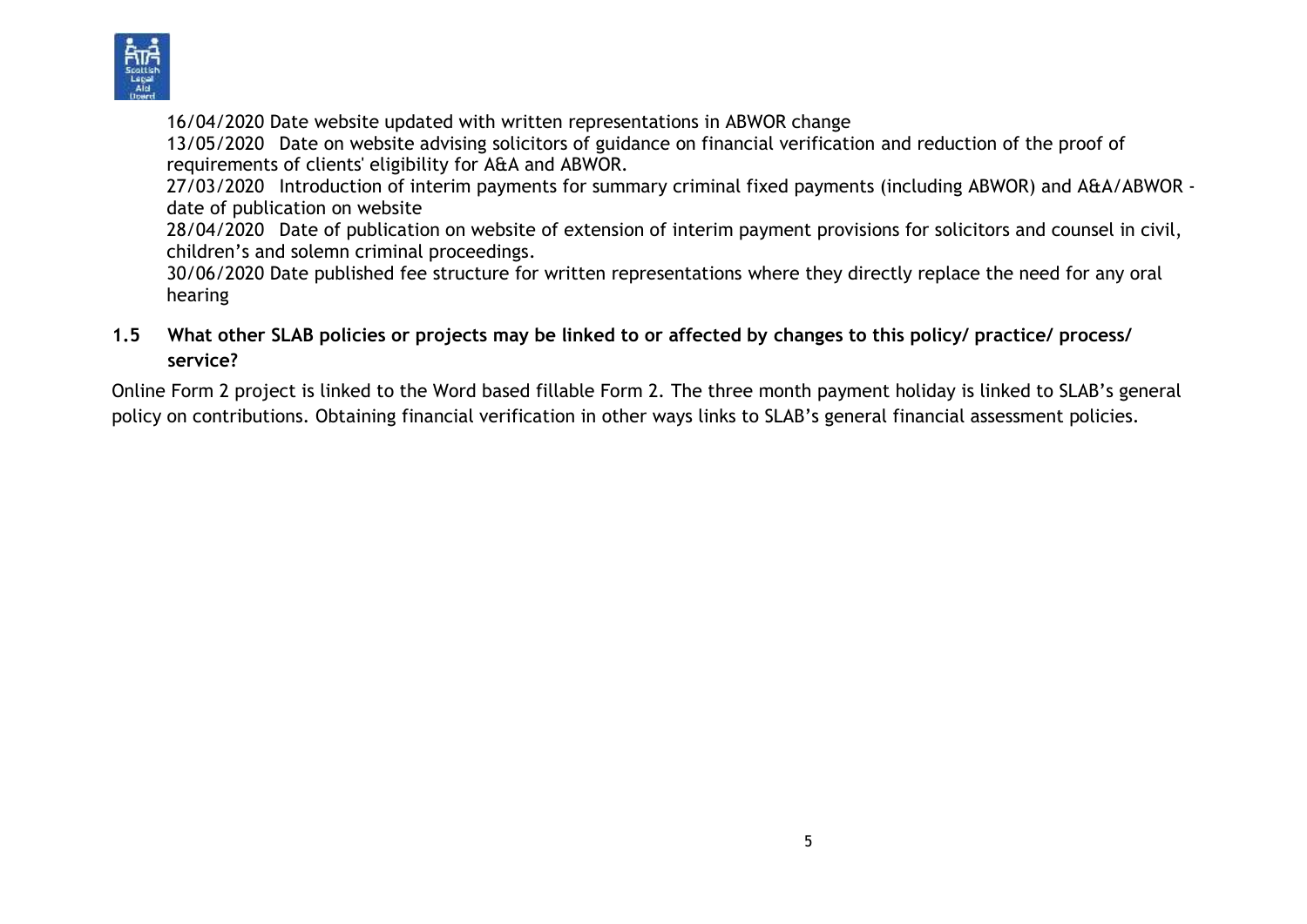

# **Step 2: Consider the available evidence and data relevant to your policy/ practice/ process/ service**

**2.1 What information is available about the experience of each equality group in relation to this policy/ practice/ process/ service?** 

The following information is presented to outline the scale and scope of the changes made as a result of the pandemic.

In 2018/19, SLAB processed 200,000 applications and grants of civil, criminal and children's legal assistance. In that year, 3,900 applications for civil legal aid required a financial form, Form 2, to be completed, from a total of 13,500 applications. This was 29% of all applications needing a completed Form 2.

Every month, SLAB receives between 4,000 and 5,000 payments towards the cost of legal aid from assisted persons. In 2019, SLAB assessed that 2,500 of 13,500 applicants were due to pay a contribution in a civil legal aid case.

In 2019-20 the number firms receiving payment for direct solicitor activity (solicitor or solicitor advocates), by aid type were:

 $Civil = 553$  $Criminal = 438$ Children's  $= 264$ All areas  $= 734$ 

Each month, the compliance audit team of three full time auditors are scheduled to complete 14 audits- 168 per year. We would expect 200 criminal peer reviews to be carried out each year. One member of SLAB staff works full time on criminal peer review. For children's legal aid, we expect 140 peer reviews to be completed each year, with one member of SLAB staff working full time in this area.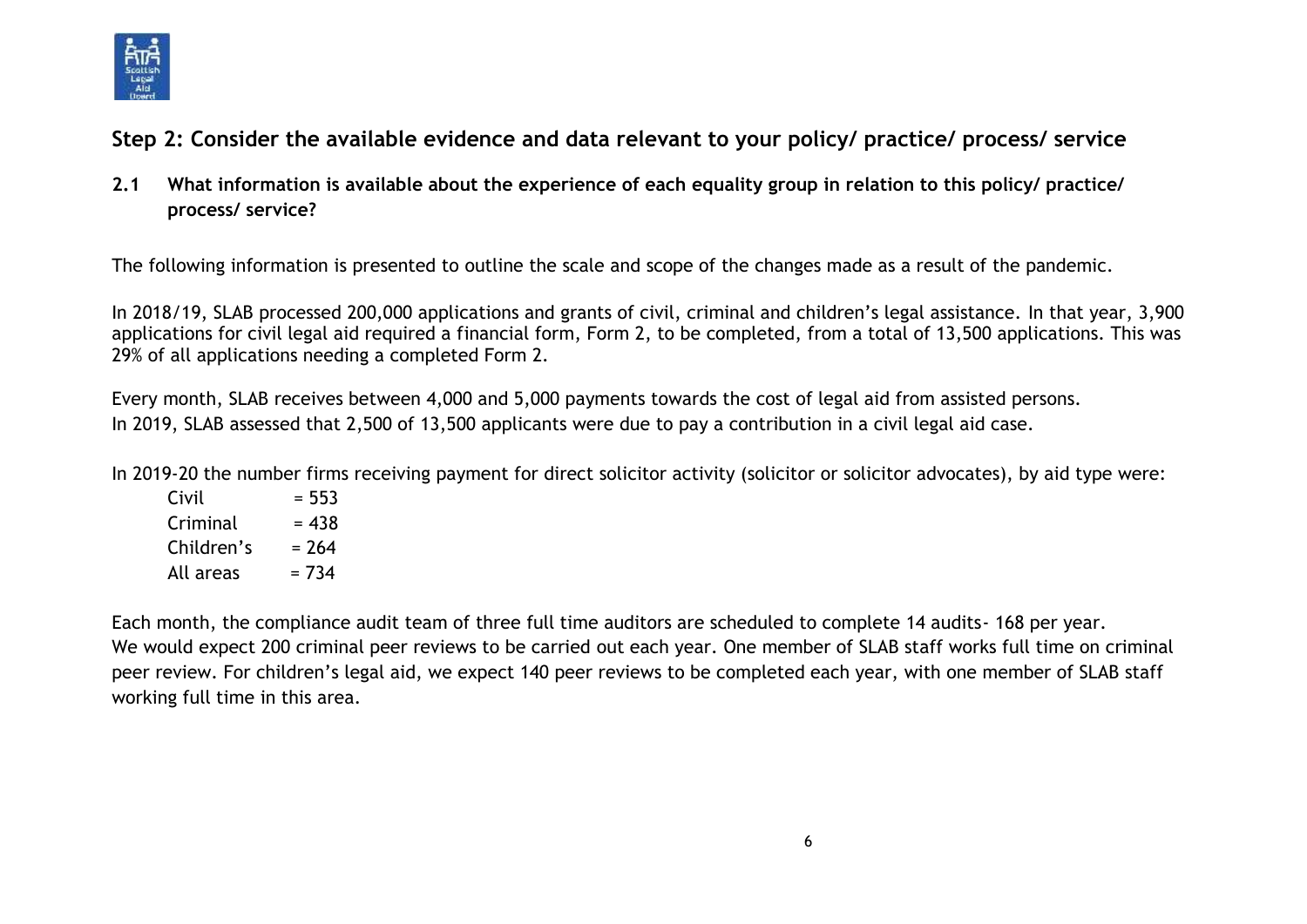

| <b>Equality</b> | Evidence source (e.g. web link,                                                                                                                                                                                                                                                                                                                                                                                                                                                                 | What does the evidence tell you about the experiences of this                                                                                                                                                                                                                                                                                                                                                                                                                                                                                                                                                                                                                                                                                                                                                                                                                                                                                                                                                                                                                                                                                                                                                                                                                                                                                                                                                                                                                                                    |
|-----------------|-------------------------------------------------------------------------------------------------------------------------------------------------------------------------------------------------------------------------------------------------------------------------------------------------------------------------------------------------------------------------------------------------------------------------------------------------------------------------------------------------|------------------------------------------------------------------------------------------------------------------------------------------------------------------------------------------------------------------------------------------------------------------------------------------------------------------------------------------------------------------------------------------------------------------------------------------------------------------------------------------------------------------------------------------------------------------------------------------------------------------------------------------------------------------------------------------------------------------------------------------------------------------------------------------------------------------------------------------------------------------------------------------------------------------------------------------------------------------------------------------------------------------------------------------------------------------------------------------------------------------------------------------------------------------------------------------------------------------------------------------------------------------------------------------------------------------------------------------------------------------------------------------------------------------------------------------------------------------------------------------------------------------|
| characteristics | report, survey, complaint)                                                                                                                                                                                                                                                                                                                                                                                                                                                                      | group in relation to the policy/ practice/ process/ service? Lack                                                                                                                                                                                                                                                                                                                                                                                                                                                                                                                                                                                                                                                                                                                                                                                                                                                                                                                                                                                                                                                                                                                                                                                                                                                                                                                                                                                                                                                |
|                 |                                                                                                                                                                                                                                                                                                                                                                                                                                                                                                 | of evidence may suggest a gap in knowledge/ need for                                                                                                                                                                                                                                                                                                                                                                                                                                                                                                                                                                                                                                                                                                                                                                                                                                                                                                                                                                                                                                                                                                                                                                                                                                                                                                                                                                                                                                                             |
|                 |                                                                                                                                                                                                                                                                                                                                                                                                                                                                                                 | consultation (step 3).                                                                                                                                                                                                                                                                                                                                                                                                                                                                                                                                                                                                                                                                                                                                                                                                                                                                                                                                                                                                                                                                                                                                                                                                                                                                                                                                                                                                                                                                                           |
| General         | (1) Covid-19: economic impacts (SG)<br>https://www.gov.scot/publications/ec<br>onomic-impact-of-coronavirus-led-<br>labour-market-effects-on-individuals-<br>and-households/<br>(2) ONS household survey<br>(3) Vulnerable clients article -<br><b>Lawyers Defence Group</b><br>(4) Scotland's route map impact<br>assessment<br>https://www.gov.scot/publications/eq<br>uality-fairer-scotland-impact-<br>assessment-evidence-gathered-<br>scotlands-route-map-through-out-<br>crisis/pages/7/ | This report sets out that the economic consequences of the global<br>and Scottish response to Covid-19 are expected to be widespread<br>and severe: "sharp contraction in economic activity, across many<br>sectors and industries, is affecting labour demand with profound<br>implications for household finances  economic inactivity and<br>unemployment [are] expected to rise quickly". (1)<br>Some equalities groups are expected to be affected more than<br>others; however the impact will be cross-cutting.<br>Recipients of legal aid are, by definition, likely to be less<br>wealthy, and less likely to have significant amounts of savings to<br>tide them over the crisis. Findings from ONS's April survey on the<br>impact of the coronavirus on households suggest that almost half<br>of the GB working age population have seen their work affected,<br>with many seeing their hours cut, their workplace closed, being<br>furloughed or losing their jobs. Nearly a third of those who have<br>seen their income affected have had to draw on their savings to<br>cover their basic living costs, such as food, bills and housing<br>costs, while more than one in five people said they are struggling<br>to pay their bills. The survey also found that about half of adults<br>expected their finances to get worse over the next 12 months. (2)<br>There may be a broad range of adjustments and understandings<br>that may be required to assist vulnerable clients across different |
|                 |                                                                                                                                                                                                                                                                                                                                                                                                                                                                                                 | and intersecting characteristics- which could be hampered by a                                                                                                                                                                                                                                                                                                                                                                                                                                                                                                                                                                                                                                                                                                                                                                                                                                                                                                                                                                                                                                                                                                                                                                                                                                                                                                                                                                                                                                                   |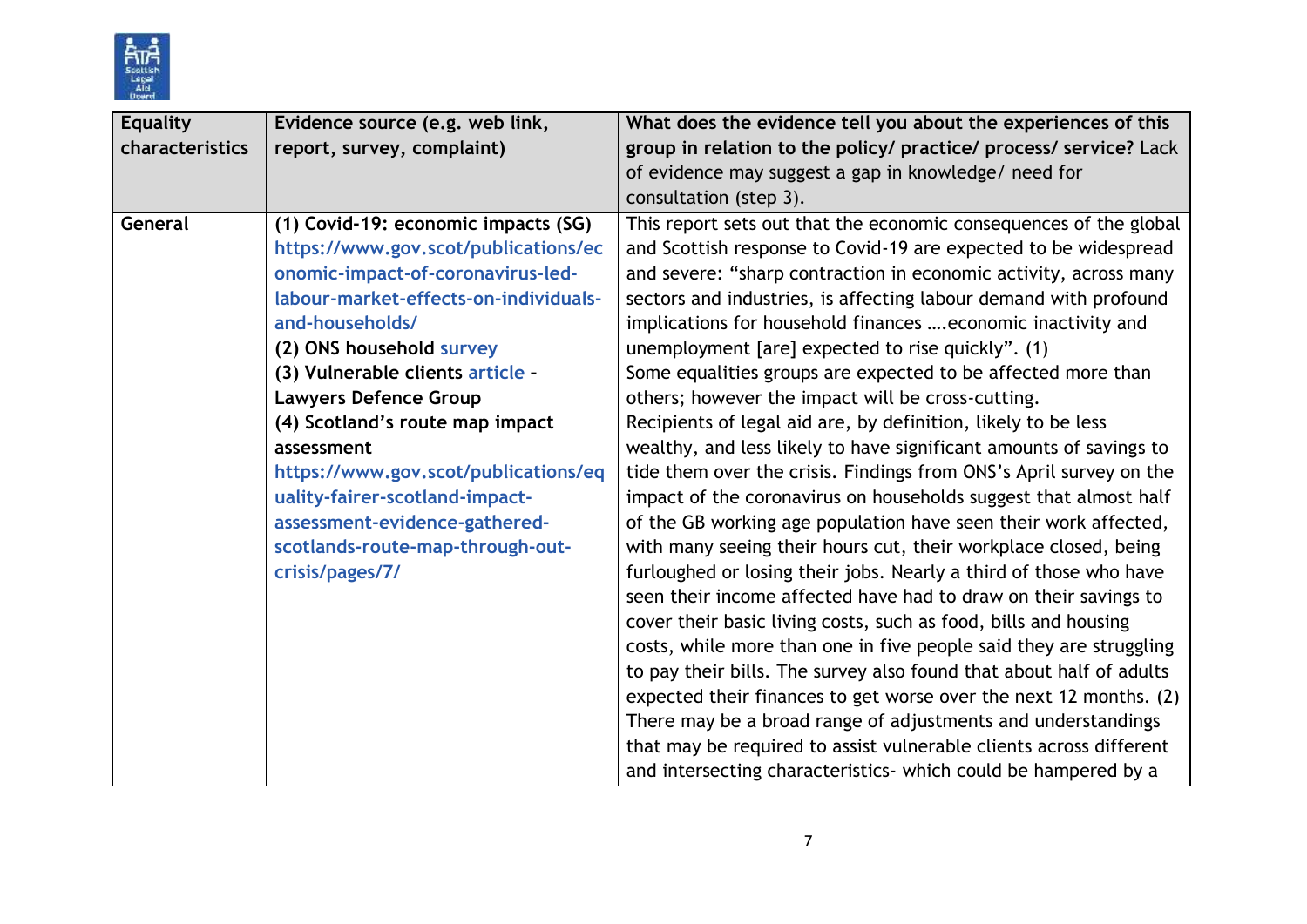

| <b>Equality</b> | Evidence source (e.g. web link,                                               | What does the evidence tell you about the experiences of this             |
|-----------------|-------------------------------------------------------------------------------|---------------------------------------------------------------------------|
| characteristics | report, survey, complaint)                                                    | group in relation to the policy/ practice/ process/ service? Lack         |
|                 |                                                                               | of evidence may suggest a gap in knowledge/ need for                      |
|                 |                                                                               | consultation (step 3).                                                    |
|                 |                                                                               | transfer to a new solicitor. (3) Support to businesses to keep            |
|                 |                                                                               | them afloat during the crisis will benefit those employed in them.<br>(4) |
| Age             | (1) Inequalities in the context of                                            | Older people are more likely to contract, and die from, Covid-19,         |
|                 | covid                                                                         | and to be shielding during the pandemic. They are less likely to          |
|                 | https://www.gov.scot/publications/in<br>equalities-by-age-in-the-context-of-  | have home internet access, or to use the internet. (1).                   |
|                 | covid-19-slide-pack/                                                          | In the working age population older groups also appear more               |
|                 | (2) Public Health Scotland - statistical                                      | likely to catch Covid-19, and to become seriously ill. (2).               |
|                 | report C-19                                                                   |                                                                           |
|                 | https://beta.isdscotland.org/find-                                            | Roughly 3% of people in Scotland were advised to shield (. Of the         |
|                 | publications-and-data/population-<br>health/covid-19/                         | shielding group over half were aged $65+$ , 4 (3).                        |
|                 | (3) Shielding: a way forward for                                              | Older people are less likely to have home internet access. Older          |
|                 | <b>Scotland - Scottish Government</b><br>https://www.gov.scot/publications/co | people are also less likely to use it at home or elsewhere) (1).          |
|                 | ronavirus-covid-19-shielding-way-                                             | SLAB's applicant surveys show that 34% of applicants for criminal         |
|                 | forward-scotland/pages/4/                                                     | legal aid were in the 45-64 age bracket and 5% aged 65+.                  |
|                 | (4) SLAB's applicants surveys                                                 | For civil legal aid, 5% of applicants were 65 or over and 28% aged        |
|                 | (5) LSS profile of the profession 2018                                        | between $45$ and $64. (4)$                                                |
|                 | (6) SLAB civil solicitor survey                                               | SLAB's administrative data shows that 40% of civil legal aid              |
|                 | (7) SLAB administrative data                                                  | applicants were aged 45+. Those aged 45 and over made up 18%              |
|                 | (8) Covid-19: economic impacts (SG)                                           | of summary criminal applicants, 16% of solemn criminal                    |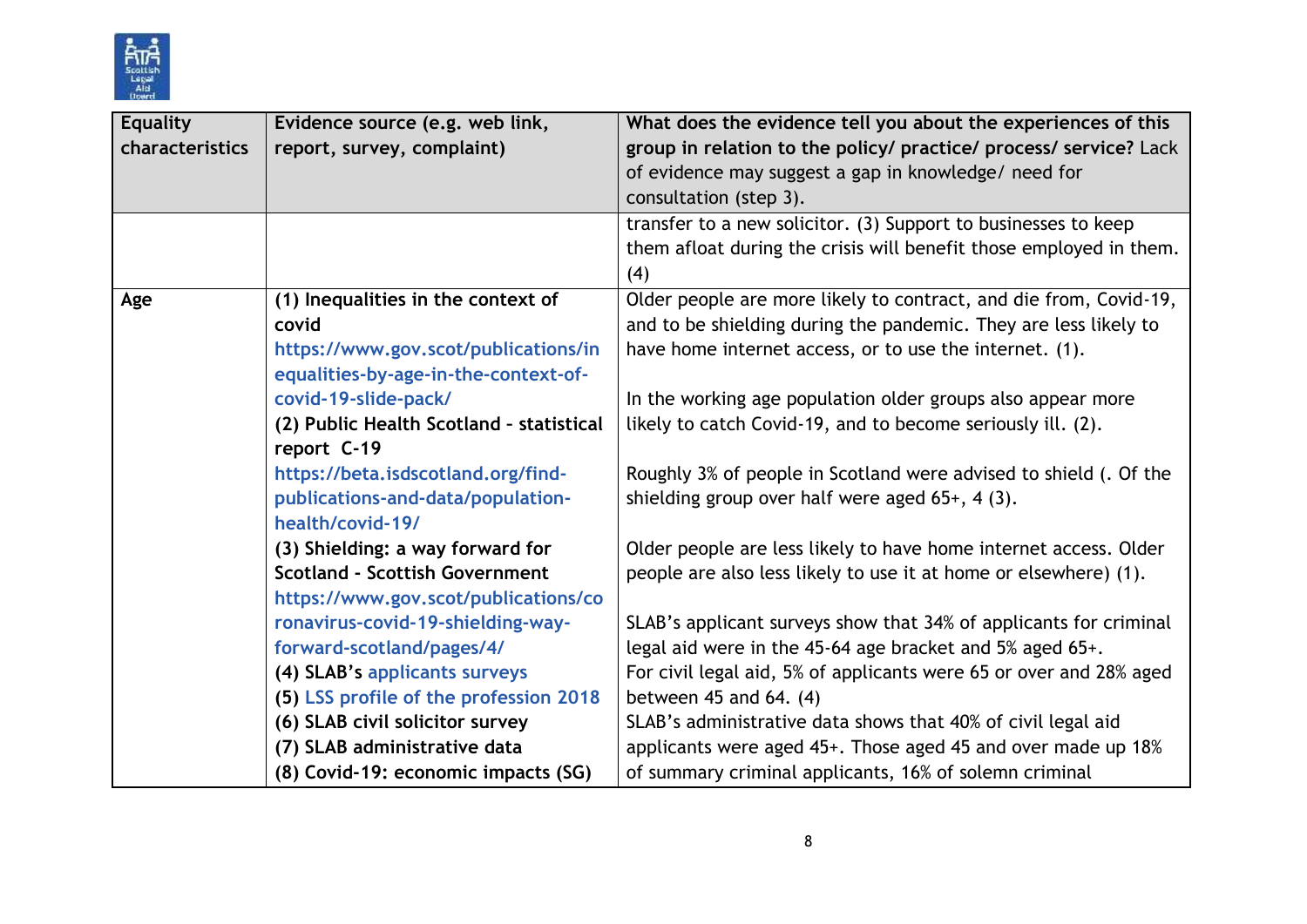

| <b>Equality</b>   | Evidence source (e.g. web link,       | What does the evidence tell you about the experiences of this         |  |
|-------------------|---------------------------------------|-----------------------------------------------------------------------|--|
| characteristics   | report, survey, complaint)            | group in relation to the policy/ practice/ process/ service? Lack     |  |
|                   |                                       | of evidence may suggest a gap in knowledge/ need for                  |  |
|                   |                                       | consultation (step 3).                                                |  |
|                   | https://www.gov.scot/publications/ec  | applicants and 20% of criminal appeal applicants. In children's       |  |
|                   | onomic-impact-of-coronavirus-led-     | legal aid, $11\%$ were aged $45+$ . (7)                               |  |
|                   | labour-market-effects-on-individuals- | For the profession in general (including paralegals), the survey      |  |
|                   | and-households/                       | suggests 38% are aged 46 to 65, with around 2% aged 66+. (5) Of       |  |
|                   | (9) Age and cognitive decline         | the respondents to SLAB's civil solicitor survey, 55% were over 45    |  |
|                   | https://www.psychiatrictimes.com/vi   | and 4% were aged 65+. (6) The employment rate for those aged          |  |
|                   | ew/management-age-related-            | 16-24 is lower than for those in older age groups. Younger people     |  |
|                   | cognitive-decline                     | are also more likely to be working in hard-hit sectors such as        |  |
|                   | (10) SLAB internal data on staff      | retail and leisure and entertainment, and to be working part-time     |  |
|                   | demographics                          | or on less secure contracts (at a UK level). Younger people were      |  |
|                   |                                       | more likely to be financially vulnerable and in unmanageable          |  |
|                   |                                       | debt before the pandemic. (8) Age is the most important factor in     |  |
|                   |                                       | relation to cognitive decline. (9) All staff declared their age, with |  |
|                   |                                       | more than 50% of SLAB's staff in 2019/20 aged 45+. (10)               |  |
| <b>Disability</b> | (1) Inequalities in the context of    | Disabled people are more likely to experience ill-health from         |  |
|                   | covid                                 | contracting COVID-19 than the general population, due to              |  |
|                   | https://www.gov.scot/publications/in  | likelihood of pre-existing health conditions and poorer overall       |  |
|                   | equalities-by-disability-in-the-      | health (1). Monthly figures on deaths involving Covid-19 show that    |  |
|                   | context-of-covid-19-slide-pack/       | in over 90% of cases the deceased had at least one pre-existing       |  |
|                   | (2) Deaths involving coronavirus      | condition (2). A large percentage of those in the shielding group     |  |
|                   | (COVID-19) in Scotland, Week 19:      | will also be classified as disabled under the Equality Act. The       |  |
|                   | <b>Extra figures and tables</b>       | Scottish Government have also issued advice to those who are not      |  |
|                   | https://www.nrscotland.gov.uk/statist | shielding but live with specific medical conditions, and              |  |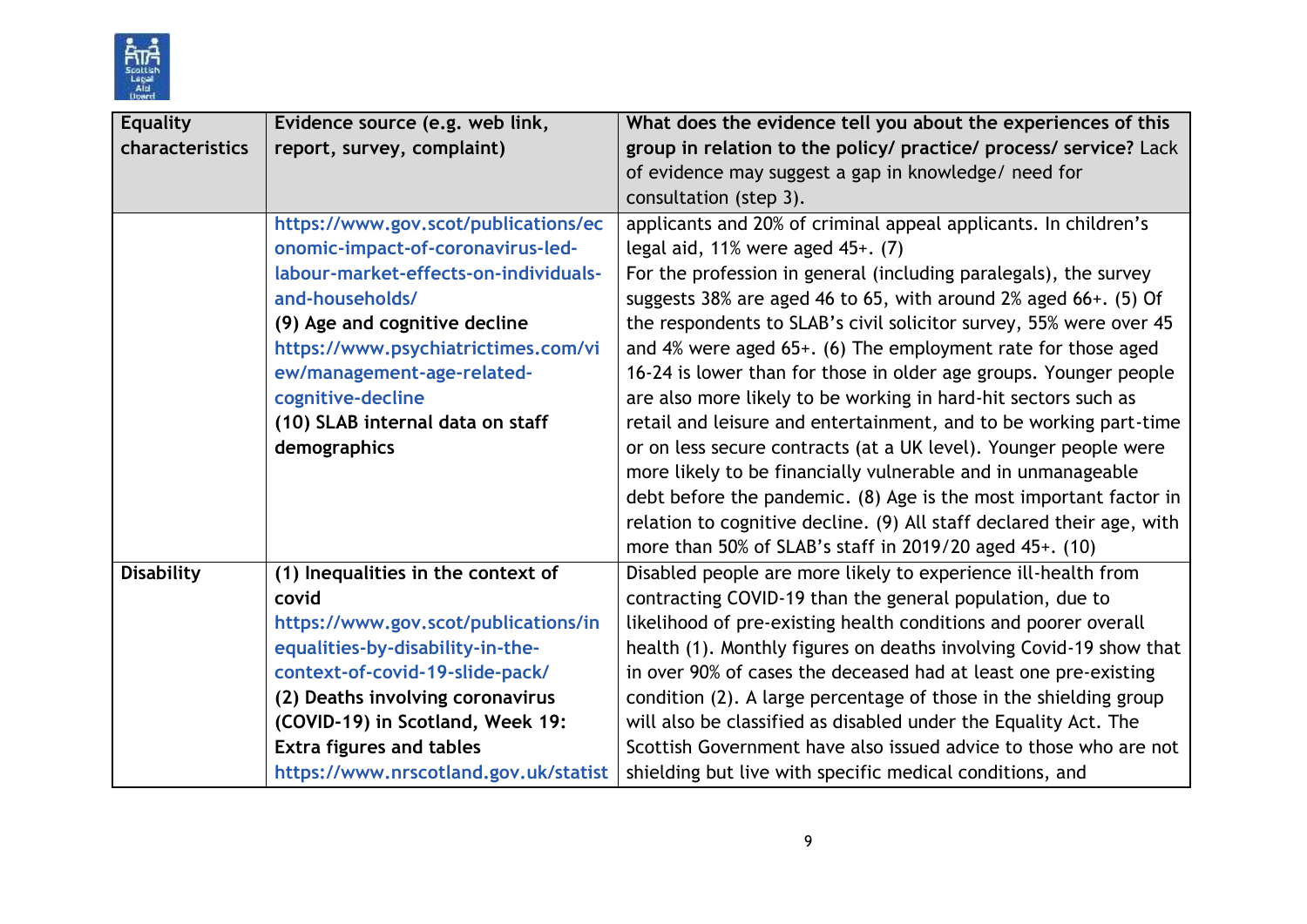

| <b>Equality</b> | Evidence source (e.g. web link,        | What does the evidence tell you about the experiences of this        |
|-----------------|----------------------------------------|----------------------------------------------------------------------|
| characteristics | report, survey, complaint)             | group in relation to the policy/ practice/ process/ service? Lack    |
|                 |                                        | of evidence may suggest a gap in knowledge/ need for                 |
|                 |                                        | consultation (step 3).                                               |
|                 | ics-and-data/statistics/statistics-by- | (depending on their level of risk) may have to be "particularly      |
|                 | theme/vital-events/general-            | careful not to become infected with coronavirus". Many of these      |
|                 | publications/weekly-and-monthly-       | will be classified as disabled, for example those with cancer (non-  |
|                 | data-on-births-and-deaths/deaths-      | shielding) or neurological conditions. (5)                           |
|                 | involving-coronavirus-covid-19-in-     | People with a physical or mental condition lasting for 12 months+    |
|                 | scotland                               | are less likely to use the internet. Scottish data from 2018 shows   |
|                 | (3) Scottish Household Survey 2018.    | 73% used the internet, compared with 87% overall. The only age       |
|                 | https://www.gov.scot/publications/sc   | group in which there was no difference was 16-24 where usage         |
|                 | otlands-people-annual-report-results-  | was 100% (3). SLAB's applicant surveys show that 54% of              |
|                 | 2018-scottish-household-survey/        | applicants for criminal legal aid had a disability or limiting       |
|                 | (4) Shielding: a way forward for       | condition. For civil legal aid, 52% of respondents had a disability  |
|                 | <b>Scotland - Scottish Government</b>  | or limiting condition, 24% described it as a mental health problem   |
|                 | https://www.gov.scot/publications/co   | and 25% as reduced physical capacity. (6) For the profession in      |
|                 | ronavirus-covid-19-shielding-way-      | general (including paralegals), the survey suggests 5% have a        |
|                 | forward-scotland/pages/4/              | disability. (7) Of the respondents to SLAB's civil solicitor survey, |
|                 | (5) SG advice for those living with    | 4% declared they had a disability. (8) Disabled people are known     |
|                 | specific medical conditions            | to earn less on average than non-disabled people at the UK level,    |
|                 | https://www.gov.scot/publications/co   | meaning that the impact of any reduction in income is likely to      |
|                 | ronavirus-covid-19-tailored-advice-    | be particularly harmful. There are slightly higher proportions of    |
|                 | for-those-who-live-with-specific-      | disabled people working in some of the areas currently               |
|                 | medical-conditions/                    | experiencing damaging impacts from COVID-19-related                  |
|                 | (6) SLAB's applicants surveys          | restrictions, and a slightly higher proportion of disabled people in |
|                 | (7) LSS profile of the profession 2018 | employment are self-employed. (9) Of the 75-80% of staff             |
|                 | (8) SLAB civil solicitor survey        |                                                                      |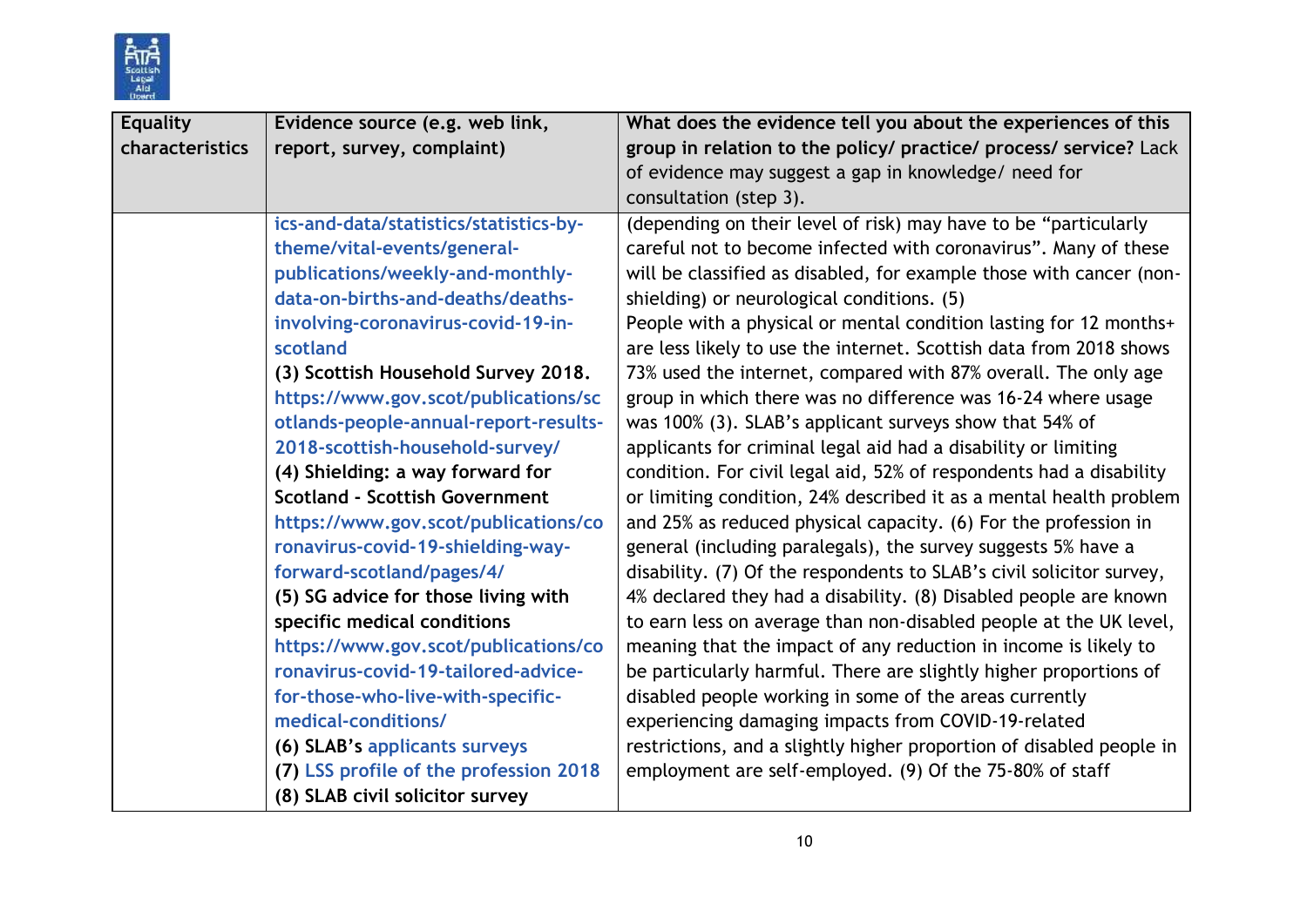

| <b>Equality</b> | Evidence source (e.g. web link,                                                                                                                                                                                                       | What does the evidence tell you about the experiences of this                                                                                         |
|-----------------|---------------------------------------------------------------------------------------------------------------------------------------------------------------------------------------------------------------------------------------|-------------------------------------------------------------------------------------------------------------------------------------------------------|
| characteristics | report, survey, complaint)                                                                                                                                                                                                            | group in relation to the policy/ practice/ process/ service? Lack                                                                                     |
|                 |                                                                                                                                                                                                                                       | of evidence may suggest a gap in knowledge/ need for                                                                                                  |
|                 |                                                                                                                                                                                                                                       | consultation (step 3).                                                                                                                                |
|                 | (9) Covid-19: economic impacts (SG)                                                                                                                                                                                                   | declaring their status, 15-20% of SLAB's staff in 2019/20 had a                                                                                       |
|                 | https://www.gov.scot/publications/ec                                                                                                                                                                                                  | disability or long term condition. (10)                                                                                                               |
|                 | onomic-impact-of-coronavirus-led-                                                                                                                                                                                                     | UK research suggests that accused people with a cognitive                                                                                             |
|                 | labour-market-effects-on-individuals-                                                                                                                                                                                                 | impairment, mental health condition and / or neuro-diverse                                                                                            |
|                 | and-households/                                                                                                                                                                                                                       | condition form a significant proportion of the criminal justice                                                                                       |
|                 | (10) SLAB internal data on staff                                                                                                                                                                                                      | population, and that they may need support to help them                                                                                               |
|                 | demographics                                                                                                                                                                                                                          | effectively participate (11). A solicitor who the accused has a                                                                                       |
|                 | (11) Inclusive Justice; Findings and<br>recommendations EHRC. UK<br>https://www.equalityhumanrights.co<br>m/en/publication-download/inclusive-<br>justice-system-designed-all<br>(12) Autism & CJS: training for CJS<br>professionals | pre-existing relationship with, or who has had specialist training<br>(e.g. relating to autism (12)) may be better placed to provide this<br>support. |
| Race            | (1) Ethnicity and outcomes from                                                                                                                                                                                                       | A UK study of people hospitalised with Covid-19 found: no                                                                                             |
|                 | <b>COVID-19: the ISARIC CCP-UK</b>                                                                                                                                                                                                    | difference between ethnic groups in the time from symptom<br>onset to hospital admission, nor in illness severity at admission;                       |
|                 | prospective observational cohort                                                                                                                                                                                                      | Minority ethnic people in hospital with COVID-19 were more likely                                                                                     |
|                 | study of hospitalised patients                                                                                                                                                                                                        | to be admitted to critical care and receive IMV than people with                                                                                      |
|                 | (pre-publication study).                                                                                                                                                                                                              | a white ethnic background, to have: similar disease severity on                                                                                       |
|                 | https://papers.ssrn.com/sol3/papers.c                                                                                                                                                                                                 | admission, similar duration of symptoms, and being younger with                                                                                       |
|                 | fm?abstract_id=3618215                                                                                                                                                                                                                | fewer comorbidities. South Asians appear to be are at greater                                                                                         |
|                 | (2) Deaths involving coronavirus                                                                                                                                                                                                      | risk of dying, due at least in part to a higher prevalence of pre-<br>existing diabetes (1). Scottish figures $(12/3/20 - 14/6/20)$ show              |
|                 | (COVID-19) in Scotland by ethnicity.                                                                                                                                                                                                  | similar findings in respect of South Asians compared with people                                                                                      |
|                 |                                                                                                                                                                                                                                       | with a white ethnic background. There was insufficient data to                                                                                        |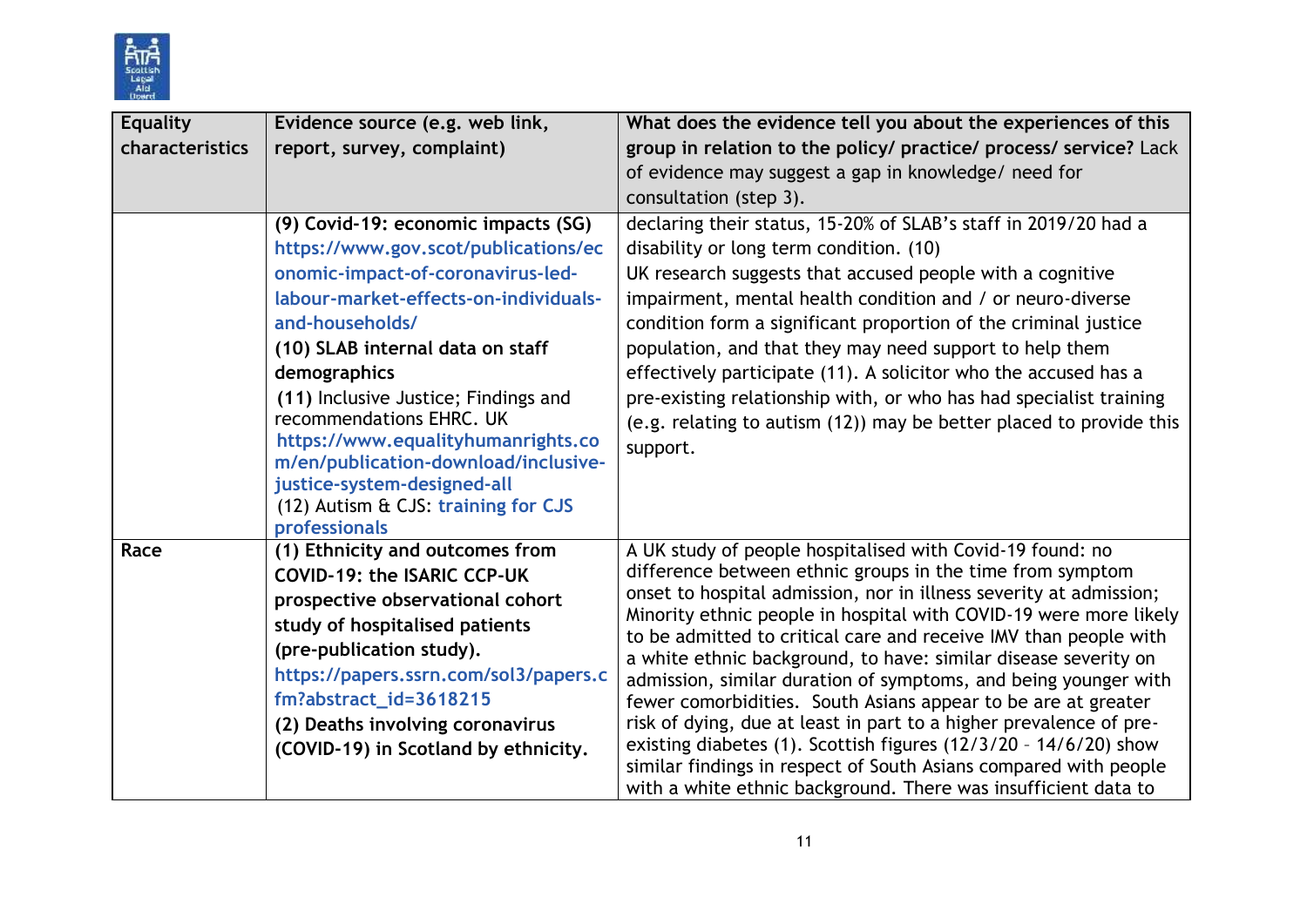

| <b>Equality</b> | Evidence source (e.g. web link,                                                                                                                                                                                                                                                                                                                                                                                                                                                                                                                                                                                                                                                                                                                                                                                                            | What does the evidence tell you about the experiences of this                                                                                                                                                                                                                                                                                                                                                                                                                                                                                                                                                                                                                                                                                                                                                                                                                                                                                                                                                                                                                                                                                                                                                                                                                                                                                                                                                                                                                                                                                                                                                                                  |
|-----------------|--------------------------------------------------------------------------------------------------------------------------------------------------------------------------------------------------------------------------------------------------------------------------------------------------------------------------------------------------------------------------------------------------------------------------------------------------------------------------------------------------------------------------------------------------------------------------------------------------------------------------------------------------------------------------------------------------------------------------------------------------------------------------------------------------------------------------------------------|------------------------------------------------------------------------------------------------------------------------------------------------------------------------------------------------------------------------------------------------------------------------------------------------------------------------------------------------------------------------------------------------------------------------------------------------------------------------------------------------------------------------------------------------------------------------------------------------------------------------------------------------------------------------------------------------------------------------------------------------------------------------------------------------------------------------------------------------------------------------------------------------------------------------------------------------------------------------------------------------------------------------------------------------------------------------------------------------------------------------------------------------------------------------------------------------------------------------------------------------------------------------------------------------------------------------------------------------------------------------------------------------------------------------------------------------------------------------------------------------------------------------------------------------------------------------------------------------------------------------------------------------|
| characteristics | report, survey, complaint)                                                                                                                                                                                                                                                                                                                                                                                                                                                                                                                                                                                                                                                                                                                                                                                                                 | group in relation to the policy/ practice/ process/ service? Lack                                                                                                                                                                                                                                                                                                                                                                                                                                                                                                                                                                                                                                                                                                                                                                                                                                                                                                                                                                                                                                                                                                                                                                                                                                                                                                                                                                                                                                                                                                                                                                              |
|                 |                                                                                                                                                                                                                                                                                                                                                                                                                                                                                                                                                                                                                                                                                                                                                                                                                                            | of evidence may suggest a gap in knowledge/ need for                                                                                                                                                                                                                                                                                                                                                                                                                                                                                                                                                                                                                                                                                                                                                                                                                                                                                                                                                                                                                                                                                                                                                                                                                                                                                                                                                                                                                                                                                                                                                                                           |
|                 |                                                                                                                                                                                                                                                                                                                                                                                                                                                                                                                                                                                                                                                                                                                                                                                                                                            | consultation (step 3).                                                                                                                                                                                                                                                                                                                                                                                                                                                                                                                                                                                                                                                                                                                                                                                                                                                                                                                                                                                                                                                                                                                                                                                                                                                                                                                                                                                                                                                                                                                                                                                                                         |
|                 | Deaths involving coronavirus (COVID-<br>19) in Scotland,<br>(3) Internet users: 2019 (data tables)<br><b>Office for National Statistics</b><br>https://www.ons.gov.uk/businessindu<br>stryandtrade/itandinternetindustry/d<br>atasets/internetusers<br>(4) SG advice for those living with<br>specific medical conditions<br>https://www.gov.scot/publications/co<br>ronavirus-covid-19-tailored-advice-<br>for-those-who-live-with-specific-<br>medical-conditions/<br>(5)<br>https://www.nhs.uk/conditions/sickle<br>-cell-disease/<br>(6) Shielding: a way forward for<br><b>Scotland - Scottish Government</b><br>https://www.gov.scot/publications/co<br>ronavirus-covid-19-shielding-way-<br>forward-scotland/pages/4/<br>(7) SLAB's applicants surveys<br>(8) LSS profile of the profession 2018<br>(9) SLAB civil solicitor survey | form conclusions about other ethnicities (2). Diabetes is one of<br>the non shielding but specific medical conditions that the SG has<br>issued advice about, explaining that coronavirus could cause<br>diabetes symptoms to become worse (4). Sickle cell disease is<br>particularly common in people with an African or Caribbean<br>family background (5). Homozygous (inherited) sickle cell disease<br>is one of the 'shielding' conditions (6). UK figures from 2019<br>suggest that those from Indian and White ethnic backgrounds are<br>most likely to have 'never' used the internet (8%), with those<br>from a Chinese ethnic background least likely to have 'never'<br>used it $(1%)$ $(3)$ . SLAB's applicant surveys show that 97% of<br>applicants for criminal legal aid were white (1% Polish and 2%<br>other White) and 1% African, Caribbean or Black.<br>For civil legal aid, 87% of applicants were white (with 2% Polish<br>and 3% other White) and 8% from other ethnic groups (2% any<br>mixed or multiple ethnic groups, 2% African, Caribbean or Black).<br>(7) For the profession in general (including paralegals), the survey<br>suggests 4% identify themselves as being from a non-white ethnic<br>group. $(8)$<br>Of the respondents to SLAB's civil solicitor survey, 5% were from<br>a non-white ethnic background. (9) The main intersection<br>between race and this policy is in English language<br>comprehension. The relevant results from the 2011 census are:<br>"The proportion of the population aged 3 and over reported as<br>not being able to speak English well or at all was 1.4% overall, |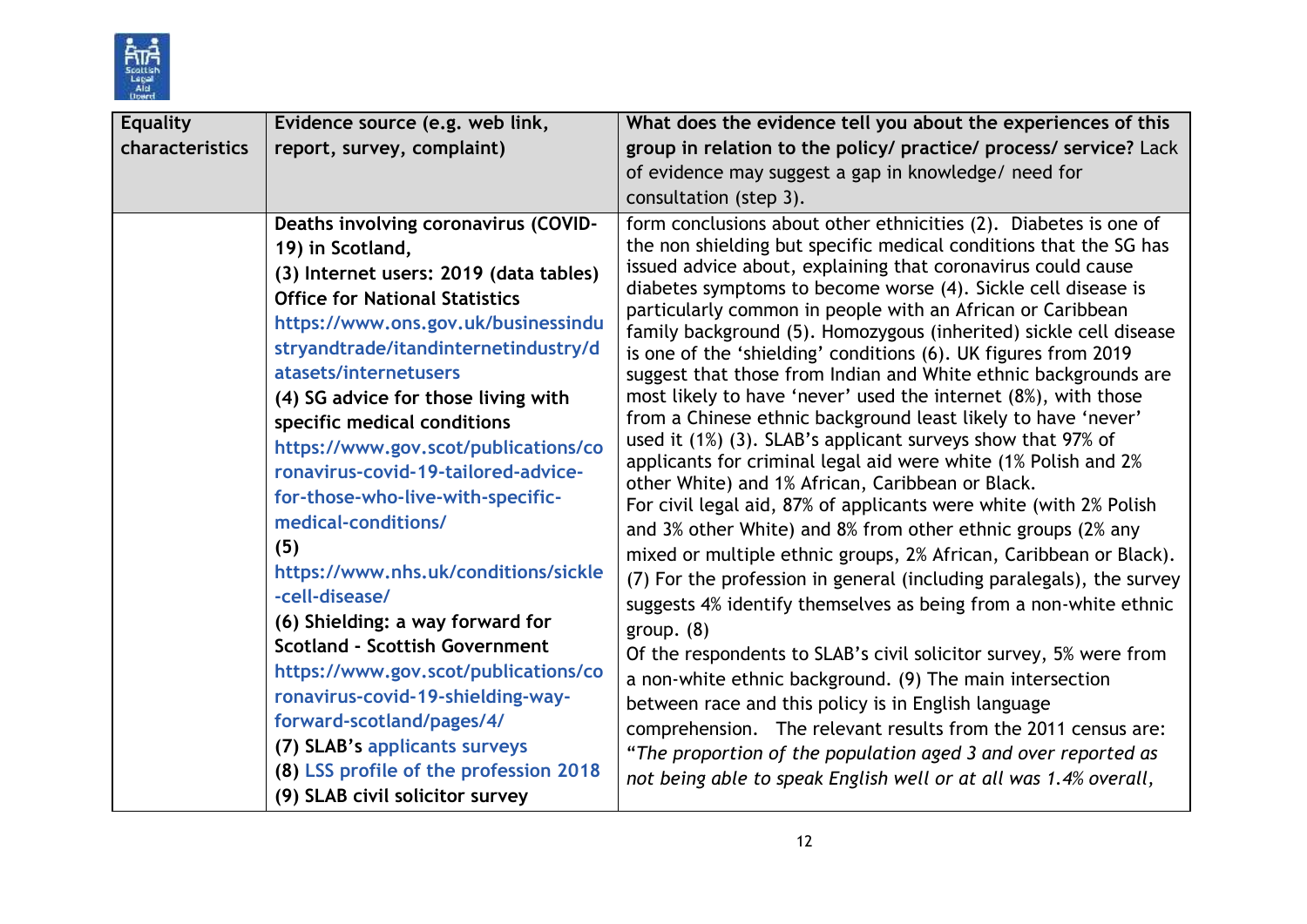

| <b>Equality</b> | Evidence source (e.g. web link,                  | What does the evidence tell you about the experiences of this                                                                                                                                                                                                                                                                                                                                                                                                                                                                                                                                                                                                                                                                                                                                                                                                                                                                                                                                                                                                                            |
|-----------------|--------------------------------------------------|------------------------------------------------------------------------------------------------------------------------------------------------------------------------------------------------------------------------------------------------------------------------------------------------------------------------------------------------------------------------------------------------------------------------------------------------------------------------------------------------------------------------------------------------------------------------------------------------------------------------------------------------------------------------------------------------------------------------------------------------------------------------------------------------------------------------------------------------------------------------------------------------------------------------------------------------------------------------------------------------------------------------------------------------------------------------------------------|
| characteristics | report, survey, complaint)                       | group in relation to the policy/ practice/ process/ service? Lack                                                                                                                                                                                                                                                                                                                                                                                                                                                                                                                                                                                                                                                                                                                                                                                                                                                                                                                                                                                                                        |
|                 |                                                  | of evidence may suggest a gap in knowledge/ need for                                                                                                                                                                                                                                                                                                                                                                                                                                                                                                                                                                                                                                                                                                                                                                                                                                                                                                                                                                                                                                     |
|                 |                                                  | consultation (step 3).                                                                                                                                                                                                                                                                                                                                                                                                                                                                                                                                                                                                                                                                                                                                                                                                                                                                                                                                                                                                                                                                   |
|                 | (10) Census results                              | and 11% for those born outside the UK. This proportion generally                                                                                                                                                                                                                                                                                                                                                                                                                                                                                                                                                                                                                                                                                                                                                                                                                                                                                                                                                                                                                         |
|                 | (11) Covid-19: economic impacts (SG)             | increased with age of arrival into the UK: for those who arrived                                                                                                                                                                                                                                                                                                                                                                                                                                                                                                                                                                                                                                                                                                                                                                                                                                                                                                                                                                                                                         |
|                 | https://www.gov.scot/publications/ec             | aged under 16 it was 5% while for those who arrived aged 65 and                                                                                                                                                                                                                                                                                                                                                                                                                                                                                                                                                                                                                                                                                                                                                                                                                                                                                                                                                                                                                          |
|                 | onomic-impact-of-coronavirus-led-                | over it was 31%." (10)                                                                                                                                                                                                                                                                                                                                                                                                                                                                                                                                                                                                                                                                                                                                                                                                                                                                                                                                                                                                                                                                   |
|                 | labour-market-effects-on-individuals-            |                                                                                                                                                                                                                                                                                                                                                                                                                                                                                                                                                                                                                                                                                                                                                                                                                                                                                                                                                                                                                                                                                          |
|                 | and-households/                                  | A higher share of the visible minority ethnic population in                                                                                                                                                                                                                                                                                                                                                                                                                                                                                                                                                                                                                                                                                                                                                                                                                                                                                                                                                                                                                              |
|                 | (12) SLAB internal data on staff<br>demographics | employment work in the hospitality industry. Gypsy/Travellers<br>were also most likely to be employed in hospitality. Hospitality is<br>one of the industries most severely affected by the response to<br>Covid-19. African women were by far the most likely to be<br>working in either caring, leisure and other service occupations or<br>sales and customer service occupations, where homeworking may<br>be much less feasible. Those who identified as 'White: Polish',<br>'White: Gypsy/Traveller', 'African', 'White: other' or 'Other<br>Asian' were all more likely to be in Elementary occupations,<br>where homeworking may be less feasible, than for the employed<br>population as a whole. 44% of women who identified as 'African'<br>and 34% of those identifying as 'Caribbean or Black' worked in<br>human health and social work activities in 2011, which is likely to<br>put them at higher risk of contracting COVID-19. (11)<br>Of the 75-80% of staff declaring their status for ethnicity, fewer<br>than 5% are from a non-white minority ethnic groups. (12) |
| Sex             | (1) Public Health Scotland - statistical         | There is evidence that males are more likely to become seriously                                                                                                                                                                                                                                                                                                                                                                                                                                                                                                                                                                                                                                                                                                                                                                                                                                                                                                                                                                                                                         |
|                 | report C-19                                      | ill with Covid-19. Analysis by SLAB suggests this is most significant                                                                                                                                                                                                                                                                                                                                                                                                                                                                                                                                                                                                                                                                                                                                                                                                                                                                                                                                                                                                                    |
|                 | https://beta.isdscotland.org/find-               | in younger age groups. In Scotland at 1 June 2020 62% of                                                                                                                                                                                                                                                                                                                                                                                                                                                                                                                                                                                                                                                                                                                                                                                                                                                                                                                                                                                                                                 |
|                 |                                                  | confirmed cases were female; 38% of confirmed cases were male.                                                                                                                                                                                                                                                                                                                                                                                                                                                                                                                                                                                                                                                                                                                                                                                                                                                                                                                                                                                                                           |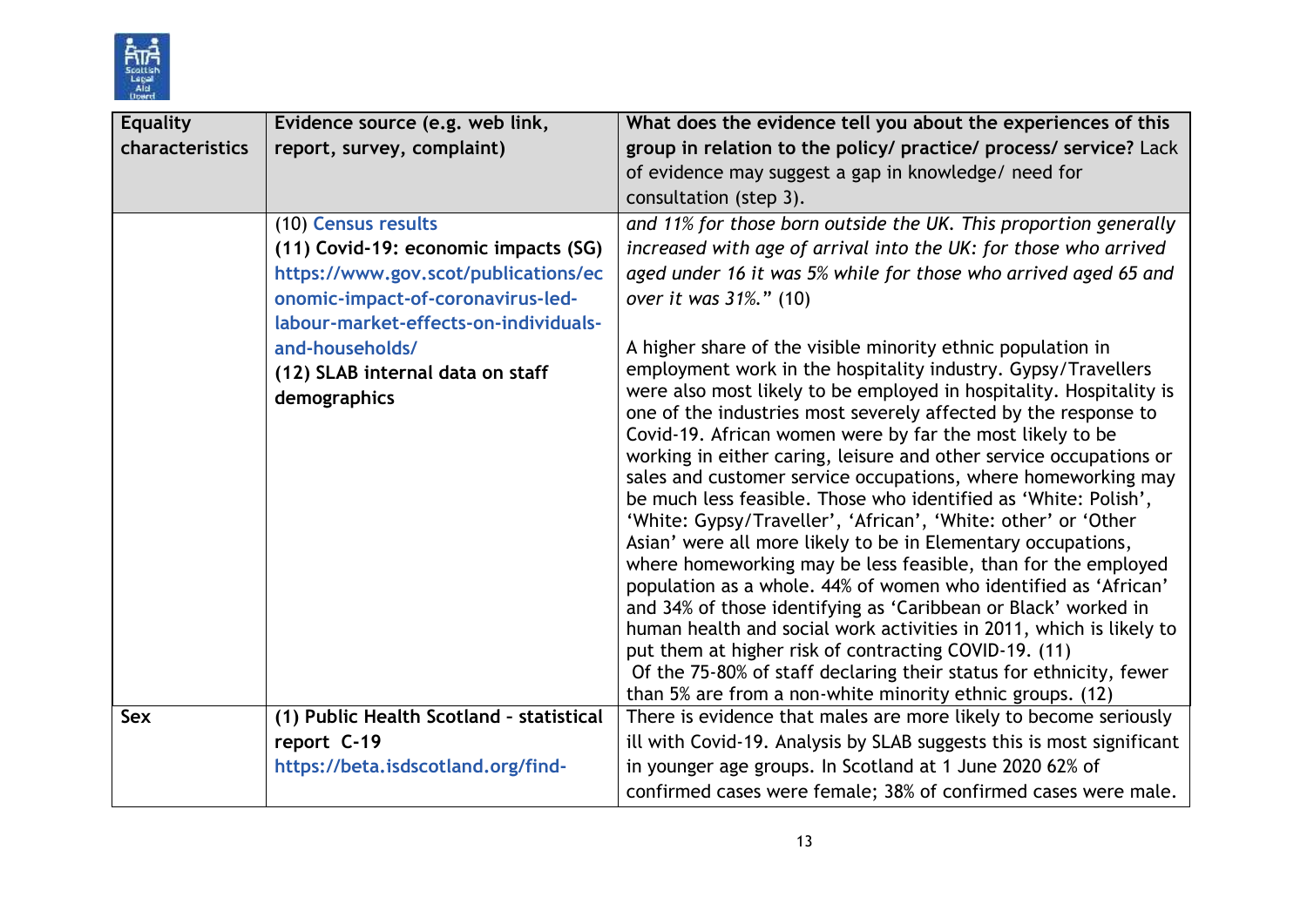

| <b>Equality</b> | Evidence source (e.g. web link,        | What does the evidence tell you about the experiences of this      |  |
|-----------------|----------------------------------------|--------------------------------------------------------------------|--|
| characteristics | report, survey, complaint)             | group in relation to the policy/ practice/ process/ service? Lack  |  |
|                 |                                        | of evidence may suggest a gap in knowledge/ need for               |  |
|                 |                                        | consultation (step 3).                                             |  |
|                 | publications-and-data/population-      | However 47% of hospital admissions were females and 53% were       |  |
|                 | health/covid-19/                       | males (1). Analysis by SLAB on sex and age group shows that in     |  |
|                 | (2) Internal SLAB analysis             | the 15-44 age groups males account for 29% of confirmed cases      |  |
|                 | (3) SLAB's applicants surveys          | but 46% of admissions. In the 45 - 64 age group males account for  |  |
|                 | (4) LSS profile of the profession 2018 | 38% of confirmed cases but 56% of admissions. (2)                  |  |
|                 | (5) SLAB civil solicitor survey        | SLAB's applicant surveys show that 74% of applicants for criminal  |  |
|                 | (6) SLAB's administrative data         | legal aid were men. For civil legal aid, 64% of applicants were    |  |
|                 | (7) Covid-19: economic impacts (SG)    | women. (3) Administrative data shows 59% of civil legal aid        |  |
|                 | https://www.gov.scot/publications/ec   | applicants were women. The figure for children's legal aid was     |  |
|                 | onomic-impact-of-coronavirus-led-      | 62%. In criminal legal aid, men made up 80% of applicants for      |  |
|                 | labour-market-effects-on-individuals-  | summary legal aid, 89% for solemn legal aid and 90% in criminal    |  |
|                 | and-households/                        | appeals. (6) For the profession, registrar data shows 53% of       |  |
|                 | (8) SLAB internal data on staff        | solicitors are women, with survey respondents for the wider        |  |
|                 | demographics                           | profession (including paralegals) indicated that 61% identified as |  |
|                 |                                        | female. (4) Of the respondents to SLAB's civil solicitor survey,   |  |
|                 |                                        | 53% were female. (5) Women's overrepresentation as both unpaid     |  |
|                 |                                        | carers and in health and social care jobs is likely to put them at |  |
|                 |                                        | higher risk of contracting COVID-19. Their disproportionate        |  |
|                 |                                        | shouldering of caring responsibilities may also make it harder to  |  |
|                 |                                        | maintain or take on employment. Women also account for the         |  |
|                 |                                        | majority of employment in many of the 'shut-down' sectors, such    |  |
|                 |                                        | as retail, accommodation and food and beverage services.           |  |
|                 |                                        | Women earn less than men on average, are less likely to be         |  |
|                 |                                        | eligible for sick pay, and are over-represented in many of the     |  |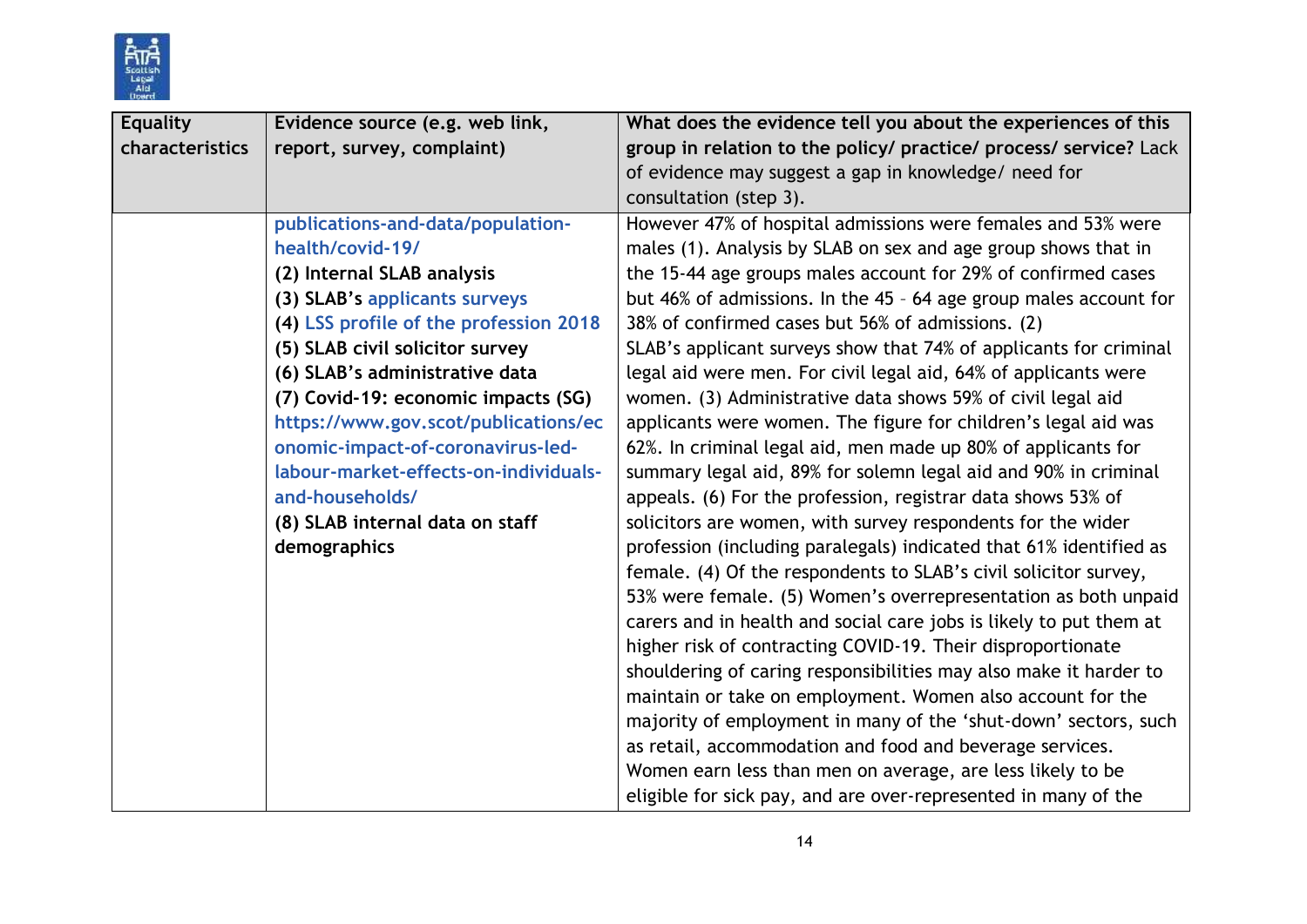

| <b>Equality</b>                     | Evidence source (e.g. web link,                                                                                | What does the evidence tell you about the experiences of this                                                                                                                                                                                                                                                      |  |
|-------------------------------------|----------------------------------------------------------------------------------------------------------------|--------------------------------------------------------------------------------------------------------------------------------------------------------------------------------------------------------------------------------------------------------------------------------------------------------------------|--|
| characteristics                     | report, survey, complaint)                                                                                     | group in relation to the policy/ practice/ process/ service? Lack<br>of evidence may suggest a gap in knowledge/ need for<br>consultation (step 3).                                                                                                                                                                |  |
|                                     |                                                                                                                | sectors where median hourly pay will fall below the current rate<br>of the real living wage if employers do not bridge the 20%<br>shortfall for furloughed staff. (7) All staff declared their sex; in<br>2019/20 there were more women (65%-70%) than men (30%-35%).<br>(8)                                       |  |
| Gender<br>Reassignment              | (1) LSS profile of the profession 2018                                                                         | For the profession as a whole, 8 out of 2,376 respondents<br>identified as transgender. (1)                                                                                                                                                                                                                        |  |
| <b>Sexual</b><br>orientation        | (1) LSS profile of the profession 2018                                                                         | For the profession as a whole, 91% of respondents described their<br>sexual orientation as heterosexual or straight, 3% as gay man, 2%<br>as bisexual and 1% as lesbian ( $n=20$ ). Less than 1% of respondents<br>preferred to use a different term or identified as pansexual or<br>$a$ sexual. $(1)$            |  |
| <b>Religion or</b><br><b>Belief</b> | (1) LSS profile of the profession 2018                                                                         | Less than 1% of respondents described themselves as Jewish,<br>Sikh, Hindu or Buddhist. 49% of respondents indicated that they<br>did not belong to a religion, religious denomination or body. In<br>addition, 25% described belonging to the Church or Scotland. (1)                                             |  |
| Pregnancy or<br>maternity           | (1) NHS inform covid 19 and<br>pregnancy<br>(2) SG advice for those living with<br>specific medical conditions | In Scotland people who are pregnant don't appear to be more<br>susceptible to coronavirus (COVID-19) than the general<br>population, but are generally more susceptible to infection (1).<br>Pregnant people in Scotland with significant heart disease were<br>advised to shield at the start of the pandemic (2) |  |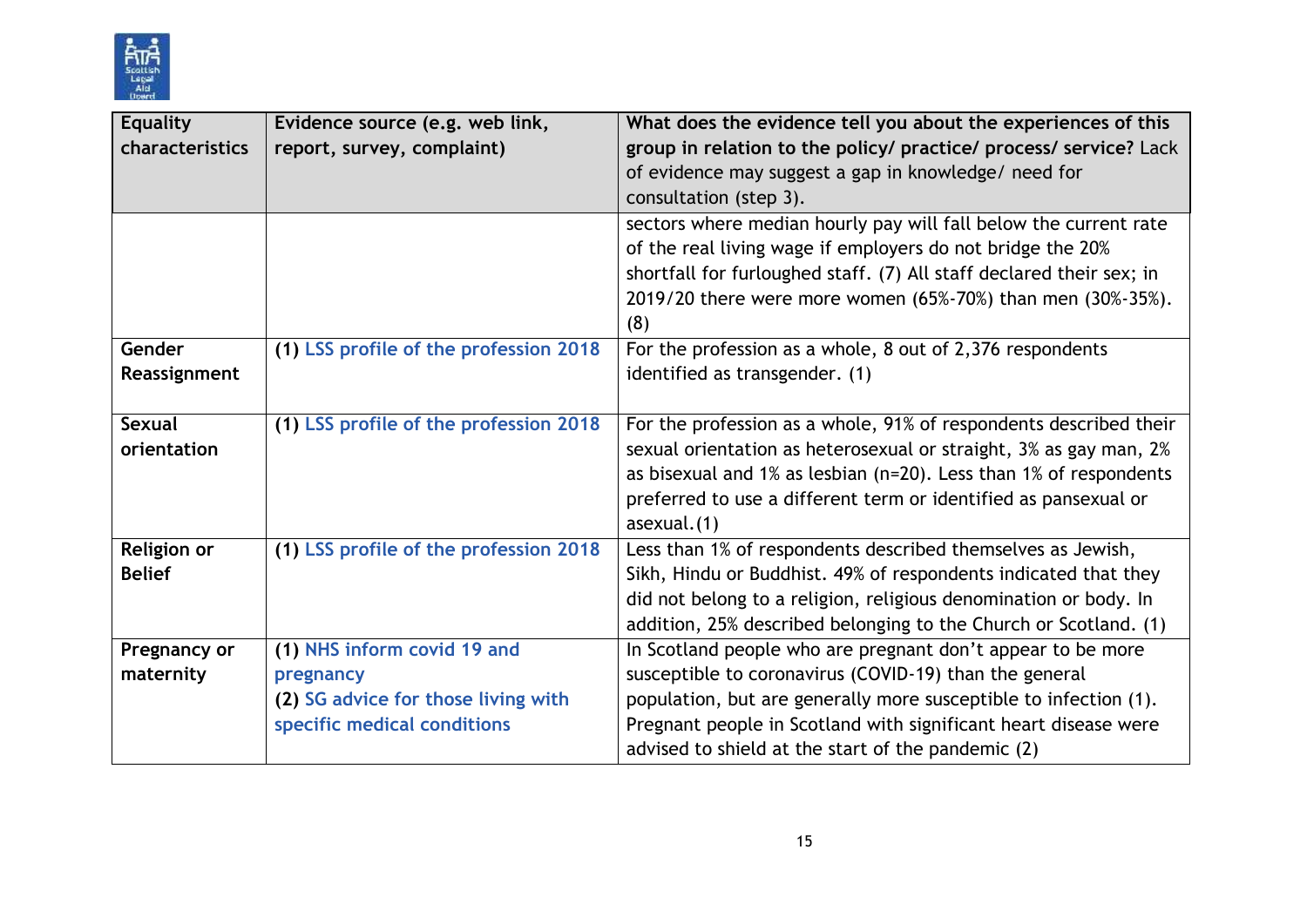

| <b>Equality</b>    | Evidence source (e.g. web link,        | What does the evidence tell you about the experiences of this        |
|--------------------|----------------------------------------|----------------------------------------------------------------------|
| characteristics    | report, survey, complaint)             | group in relation to the policy/ practice/ process/ service? Lack    |
|                    |                                        | of evidence may suggest a gap in knowledge/ need for                 |
|                    |                                        | consultation (step 3).                                               |
| Marriage or        | (1) LSS profile of the profession 2018 | Respondents most frequently indicated that they were married         |
| civil              |                                        | (59%), with 20% never married and never registered a same-sex        |
| partnership        |                                        | civil partnership. Fewer than 1% of respondents were in a            |
|                    |                                        | registered same-sex civil partnership. (1)                           |
| Care               | (1) The impact of Covid-19 on          | There is qualitative evidence of digital exclusion / lack of         |
| <b>Experienced</b> | <b>Scotland's care experienced</b>     | participation amongst care experienced people related to Covid-      |
| (corporate         | community - Who Cares? Scotland        | 19 pandemic response. For example having no / insufficient           |
| parenting          | (2) Who Cares? Scotland                | devices or having to prioritise other bills over WiFi (1).           |
| duty)              | https://www.whocaresscotland.org/w     | Before the pandemic care experienced people were already more        |
|                    | ho-we-are/media-centre/statistics/     | likely to have a range of experiences / indicators linked to         |
|                    | (3) Scottish Household Survey 2018.    | poverty (2).                                                         |
|                    | https://www.gov.scot/publications/sc   | In 2018 in Scotland 69% of households in the lowest income band      |
|                    | otlands-people-annual-report-results-  | had home internet access, compared with 99% in the highest           |
|                    | 2018-scottish-household-survey/        | income band (3).                                                     |
|                    | (4) SLAB's applicants surveys          | For criminal legal aid, 21% of applicants had been or were           |
|                    | (5) Covid-19: economic impacts (SG)    | currently looked after by a local authority. For civil legal aid, 5% |
|                    | https://www.gov.scot/publications/ec   | of respondents had been or were currently looked after by a local    |
|                    | onomic-impact-of-coronavirus-led-      | authority. (4)                                                       |
|                    | labour-market-effects-on-individuals-  | There is significant evidence that low earners and those living in   |
|                    | and-households/                        | deprived areas will be amongst the groups that are hardest hit       |
|                    | (6) Children's Social Work Statistics  | financially by the response to Covid-19. (5)                         |
|                    | 2018. Additional Table 2.4             | In Scotland in 2018, 13% of 'looked after' children who had an       |
|                    | (7) Scope                              | outcome from their assessment were assessed as having a              |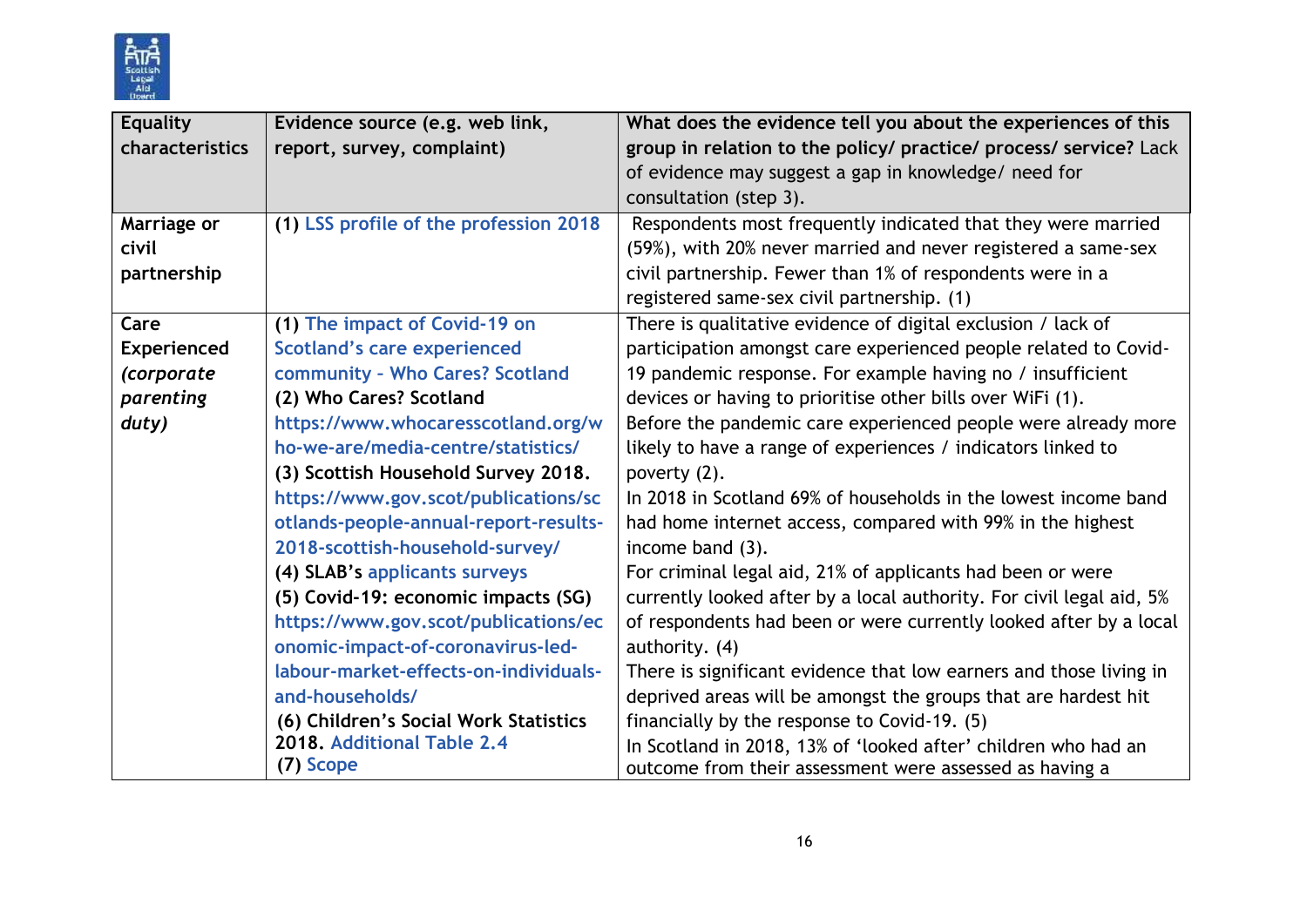

| Equality        | Evidence source (e.g. web link, | What does the evidence tell you about the experiences of this     |  |  |
|-----------------|---------------------------------|-------------------------------------------------------------------|--|--|
| characteristics | report, survey, complaint)      | group in relation to the policy/ practice/ process/ service? Lack |  |  |
|                 |                                 | of evidence may suggest a gap in knowledge/ need for              |  |  |
|                 |                                 | consultation (step 3).                                            |  |  |
|                 |                                 | disability (6). This compares to 8% of all children in the UK     |  |  |
|                 |                                 | $2017/18(7)$ .                                                    |  |  |

- **2.2 Using the information above and your knowledge of the policy/ practice/ process/ service, summarise your overall assessment of how important and relevant the policy/ practice/ process/ service is likely to be for equality groups.**
- **2.3 Outcome of step 2 and next steps. Complete the table below to inform the next stage of the EqIA process.**

| Outcome of Step 2 following initial evidence gathering and         | Yes/No       | Next steps                                         |
|--------------------------------------------------------------------|--------------|----------------------------------------------------|
| relevance to equality characteristics                              | (Y or N)     |                                                    |
| There is no relevance to equality or our corporate parenting       | <sub>N</sub> | Proceed to Step 5: agree with decision makers      |
| duties                                                             |              | that no EqIA is required based on current evidence |
| There is relevance to some or all of the equality groups and/      |              | Proceed to Step 3: complete full EqIA              |
| or our corporate parenting duties                                  |              |                                                    |
| It is unclear if there is relevance to some or all of the equality | N            | Proceed to Step 3: complete full EqIA              |
| groups and/ or our corporate parenting duties                      |              |                                                    |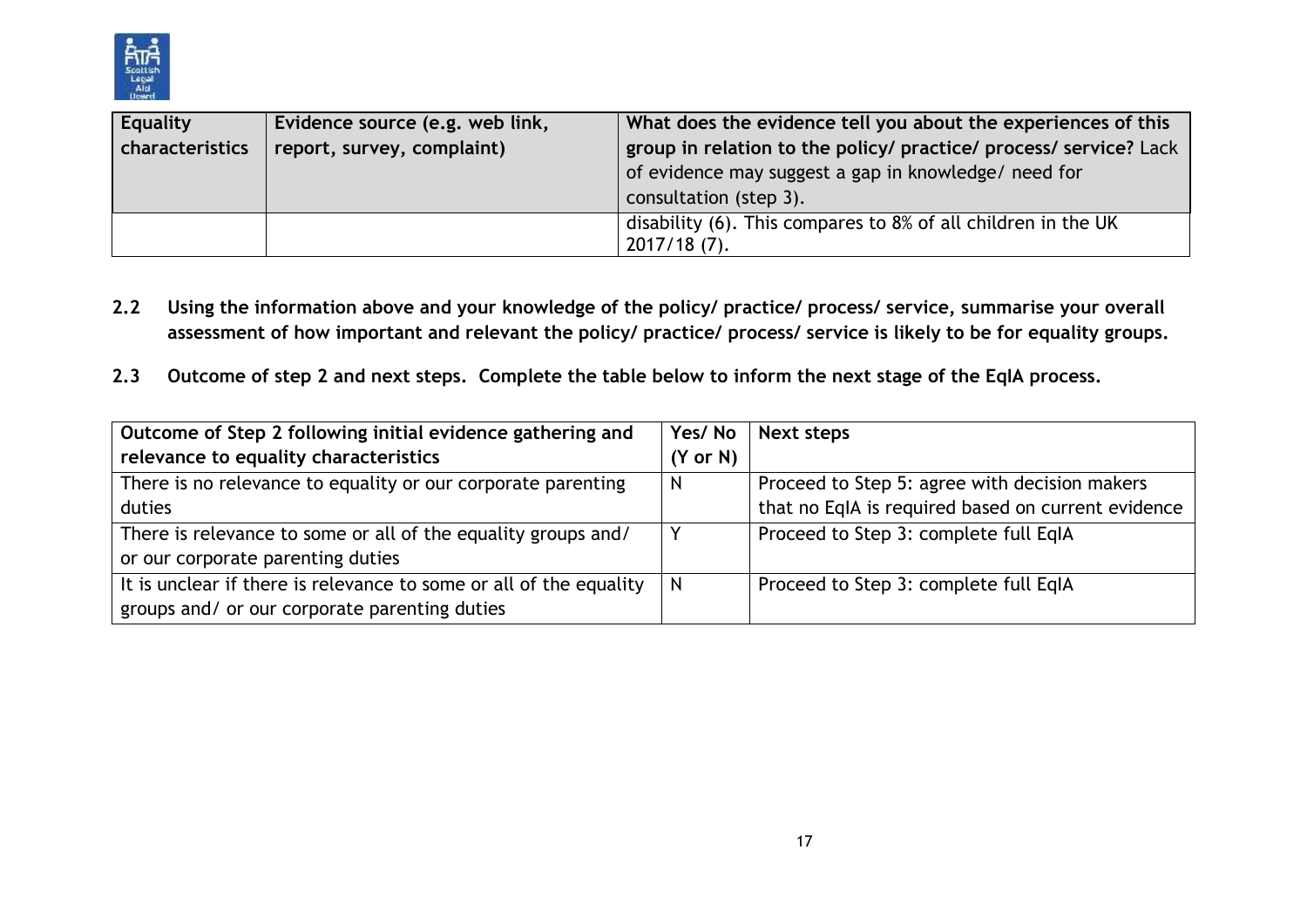

# **Step 3 – stakeholder involvement and consultation**

**3.1 Do you/did you have any consultation or involvement planned for this policy/ practice/ process/ service?**  Yes

## **3.2 List all the stakeholder groups that you will talk to about this policy/ practice/ process/ service.**

We received calls from solicitors about the impact of the pandemic on their ability to secure client signatures, how clients could provide the necessary verification and how firms could comply with usual timescales for applications and accounts. We consulted the Law Society of Scotland on suspending peer review quality assurance activity. Changes to interim payments were discussed with the Law Society of Scotland and the Faculty of Advocates.

SLAB received suggestions about allowing delegation of appearances from a number of solicitors during lockdown, both to allow other solicitors and the duty solicitor to do the court appearance. These changes had been discussed with the Law Society earlier as part of simplification measures, as well as at this time.

# **3.3 What did you learn from the consultation/ involvement? Remember to record relevant actions in the assessment action log.**

Solicitors advised about their health concerns in relation to sharing pens and also the effect on legal aid processes because offices were closed.

The Law Society of Scotland agreed that quality assurance activity should be suspended.

The Law Society of Scotland and the Faculty of Advocates advised that changes to be implemented on interim payments and delegation of appearances were welcome.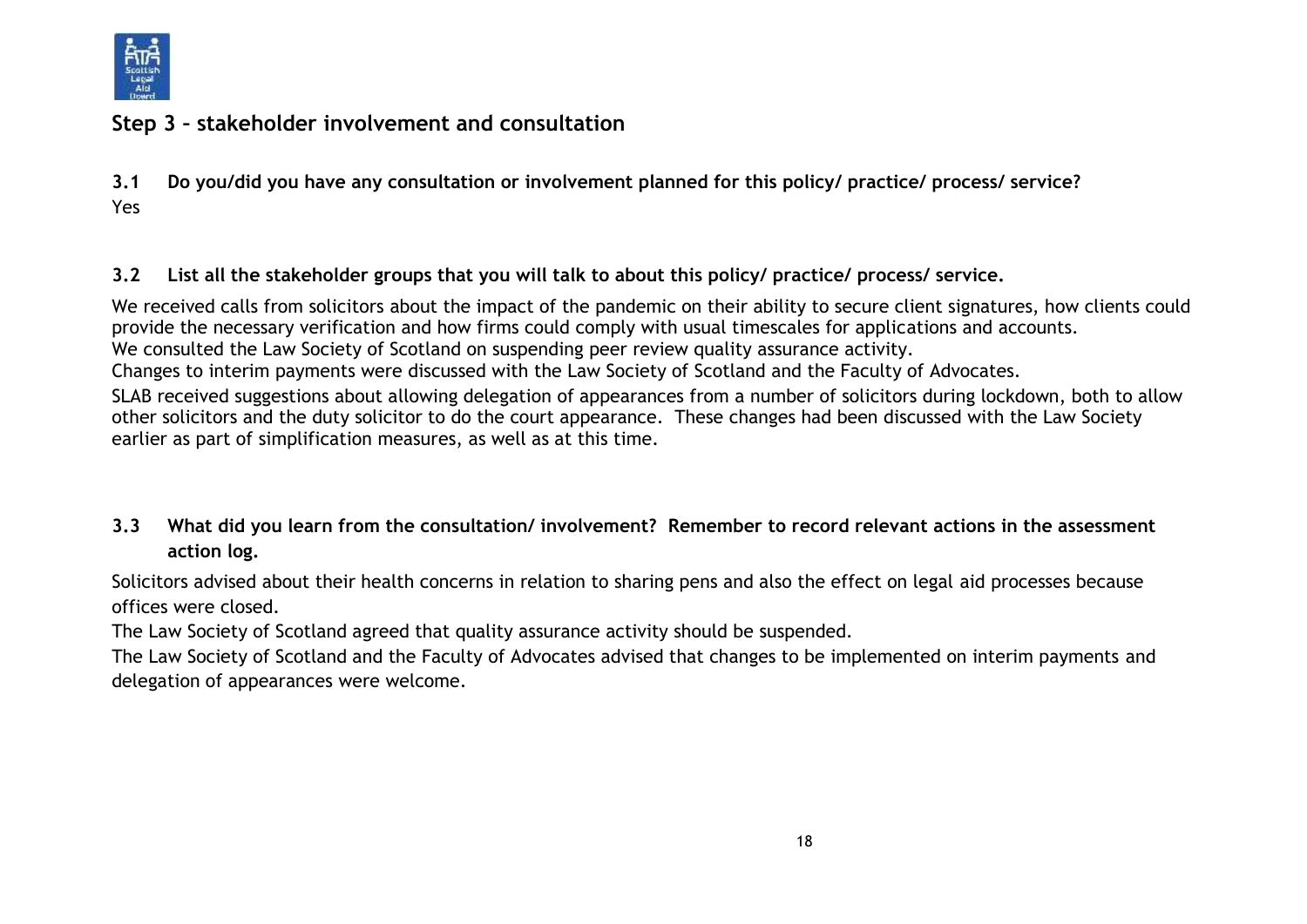

# **Step 4 - Impact on equality groups and steps to address these**

You must consider the three aims of the general duty for each protected characteristic. The following questions will help:

- **Is there potential for discrimination, victimisation, harassment or other unlawful conduct that is prohibited under the Equality Act 2010?** How will this be mitigated?
- **Is there potential to advance equality of opportunity between people who share a characteristic and those who do not?** How can this be achieved?
- **Is there potential for developing good relations between people who share a relevant protected characteristic and those who do not?** How can this be achieved?
- **4.1 Does the policy/ practice/ process/ service have any impacts (whether intended or unintended, positive or negative) on any of the equality characteristics?**

| Age                             | Place 'X' in the relevant |                 |           | Describe the changes or actions (if any) you plan to take. E.g. to                                                                                                                                                                                                                                                                                                                                         |
|---------------------------------|---------------------------|-----------------|-----------|------------------------------------------------------------------------------------------------------------------------------------------------------------------------------------------------------------------------------------------------------------------------------------------------------------------------------------------------------------------------------------------------------------|
|                                 | box(es)                   |                 |           | mitigate any impact, maximise the positive impact, or record your                                                                                                                                                                                                                                                                                                                                          |
|                                 | <b>Positive</b>           | <b>Negative</b> | <b>No</b> | justification to not make changes despite the potential for adverse                                                                                                                                                                                                                                                                                                                                        |
|                                 | impact                    | impact          | impact    | impact.                                                                                                                                                                                                                                                                                                                                                                                                    |
| potential for<br>discrimination | X                         |                 |           | Introducing a fillable Word document for financial assessment allows<br>older people, who are more likely to be shielding, to complete a form<br>without potential to contract Covid19. Paper based processes are still<br>available for those who need it.<br>Payment holidays are open to all assisted persons and opponents to<br>request, including young people who are likely to be most affected by |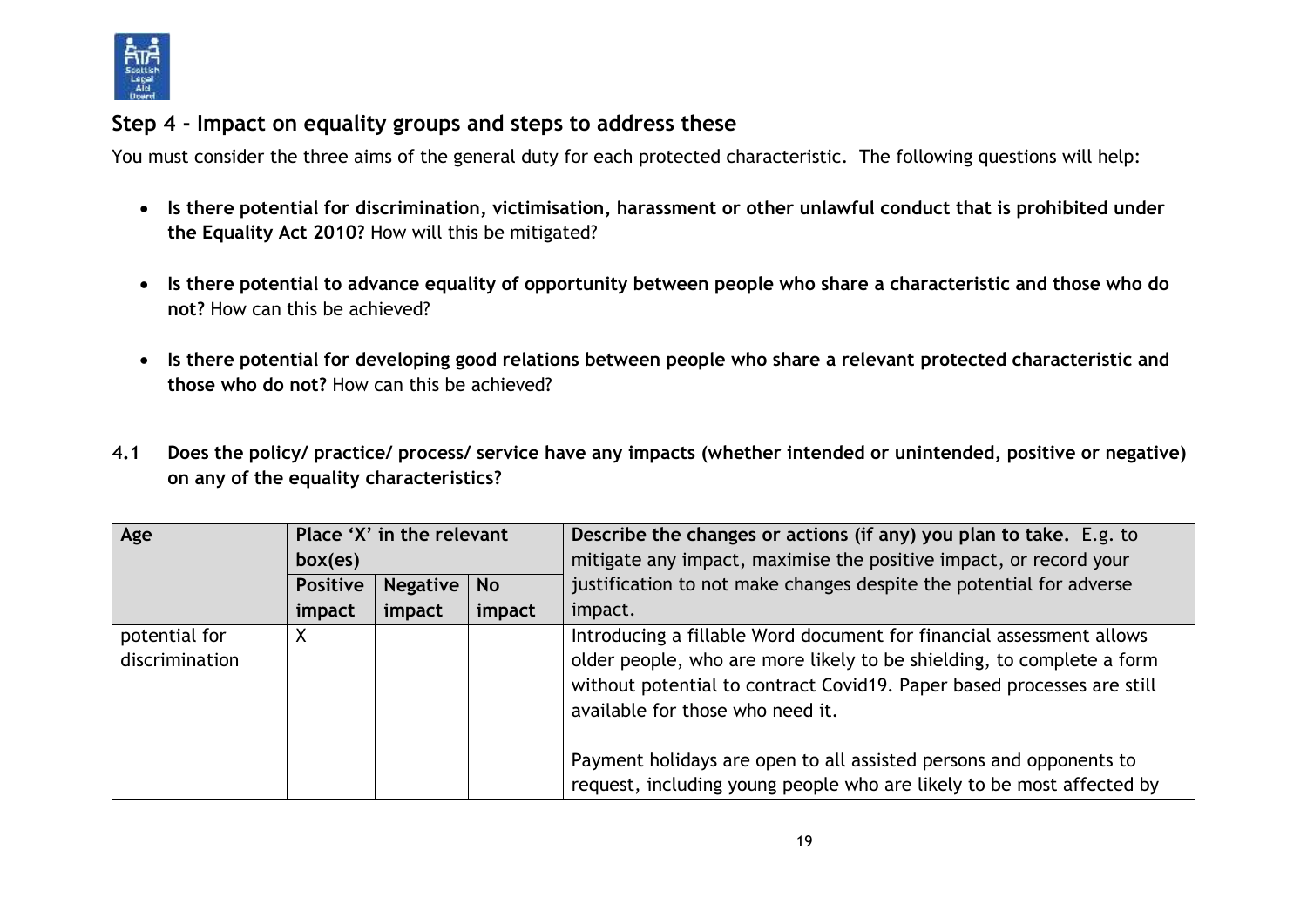

|  | the economic impact of the response to Covid19. Using non-paper based       |
|--|-----------------------------------------------------------------------------|
|  | processes allows older people, who are more likely to be shielding, to      |
|  | avoid the potential of this source to contract Covid19.                     |
|  |                                                                             |
|  | Removing the need for client signatures, reducing evidence                  |
|  | requirements for A&A eligibility and extending timelines for receiving      |
|  |                                                                             |
|  | information to support applications protected older solicitors, staff at    |
|  | solicitors firms and applicants who are more at risk if they contract       |
|  | Covid19.                                                                    |
|  |                                                                             |
|  | Suspending peer review and compliance audits means that older workers       |
|  | (at SLAB or in the profession) are not put at risk through the retrieval or |
|  | handling of paper files.                                                    |
|  |                                                                             |
|  | Alternative verification of financial circumstances could have negative     |
|  | impacts on different age groups, but these are mitigated by the ability     |
|  | to grant with conditions: Younger people are more likely to be in           |
|  | insecure employment where salary does not remain constant throughout        |
|  | the year, meaning there is potential for a negative impact if they have     |
|  | to declare that their salary has remained the same or their                 |
|  | circumstances have not changed. Older people may not have or use the        |
|  | internet or mobile devices to upload information in different ways. Older   |
|  | people may have greater concerns about handling paper forms.                |
|  |                                                                             |
|  | Interim payment options are open to all firms and where this assists        |
|  | businesses to maintain operations, those clients who are vulnerable due     |
|  | to their age benefit from continuity of representation.                     |
|  |                                                                             |
|  |                                                                             |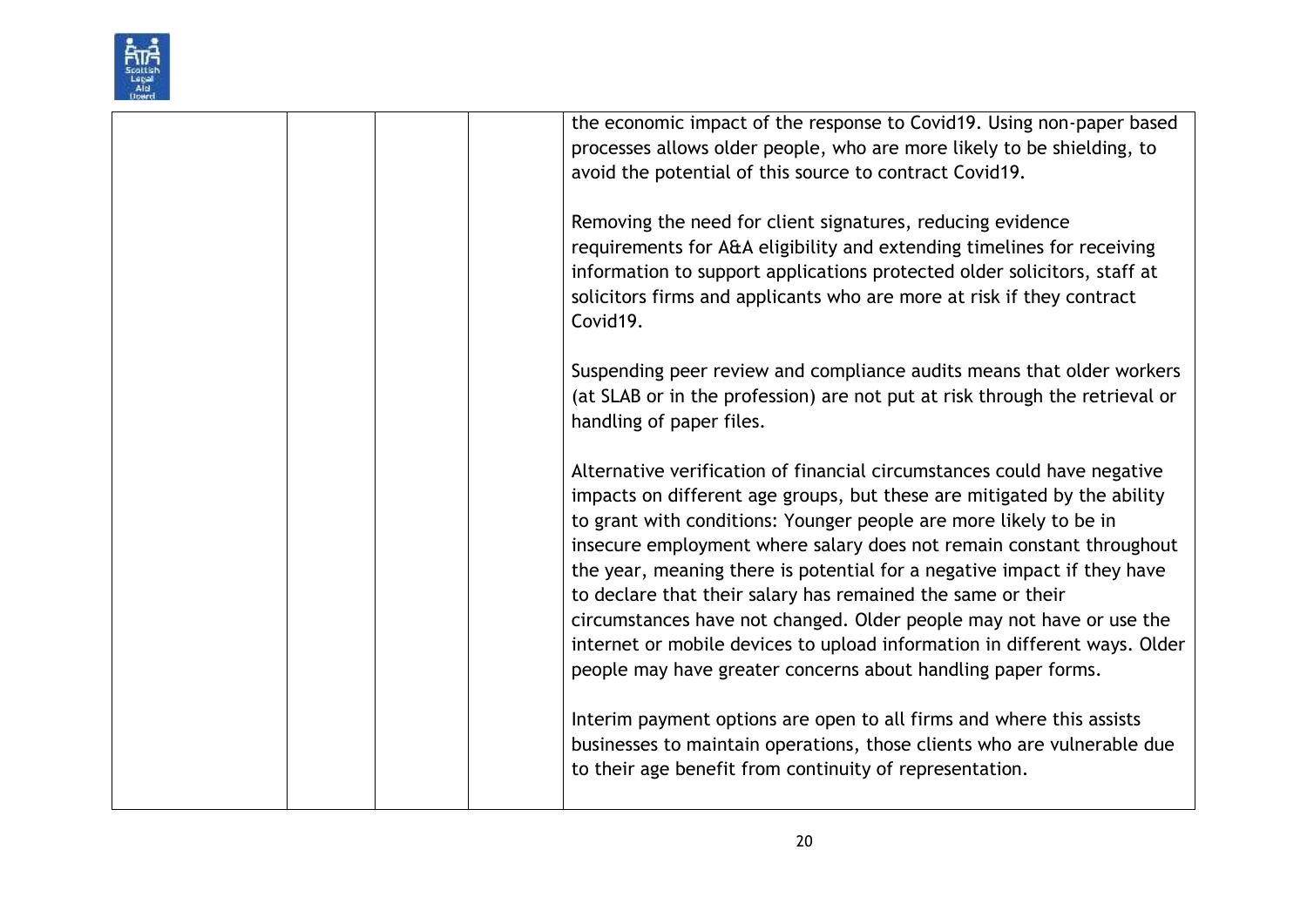

|                                                    |   |   | The changes permitting delegation of business allow older solicitors who<br>are at higher risk of serious illness resulting from Covid19 to avoid<br>attending court.                                                                                                                    |
|----------------------------------------------------|---|---|------------------------------------------------------------------------------------------------------------------------------------------------------------------------------------------------------------------------------------------------------------------------------------------|
| potential for<br>developing good                   |   | X |                                                                                                                                                                                                                                                                                          |
| relations                                          |   |   |                                                                                                                                                                                                                                                                                          |
| potential to<br>advance equality<br>of opportunity | X |   | If the payment holiday option is not sought and a payment is missed, the<br>collections team will pro-actively seek to make contact with the assisted<br>person/opponent.                                                                                                                |
|                                                    |   |   | Removing the need for applicant signatures, reducing evidence<br>requirements for A&A eligibility and extending timelines for receiving<br>information to support applications facilitated remote access for advice<br>and this promoted equality for older people who are more at risk. |
|                                                    |   |   | The changes permitting delegation of business and written<br>representations allow cases to proceed with representation when the<br>nominated solicitor may be unable to attend court due to their age.                                                                                  |

| <b>Sex</b>     | Place 'X' in the relevant |                          |        | Describe the changes or actions (if any) you plan to take. E.g. to       |
|----------------|---------------------------|--------------------------|--------|--------------------------------------------------------------------------|
|                | box(es)                   |                          |        | mitigate any impact, maximise the positive impact, or record your        |
|                |                           | Positive   Negative   No |        | justification to not make changes despite the potential for adverse      |
|                |                           | impacts   impacts        | impact | impact.                                                                  |
| potential for  | Χ                         |                          |        | Men, who are more likely to become seriously ill from Covid19, can avoid |
| discrimination |                           |                          |        | paper based processes by using the fillable Word document for financial  |
|                |                           |                          |        | assessment. The fillable form is available for both men and women.       |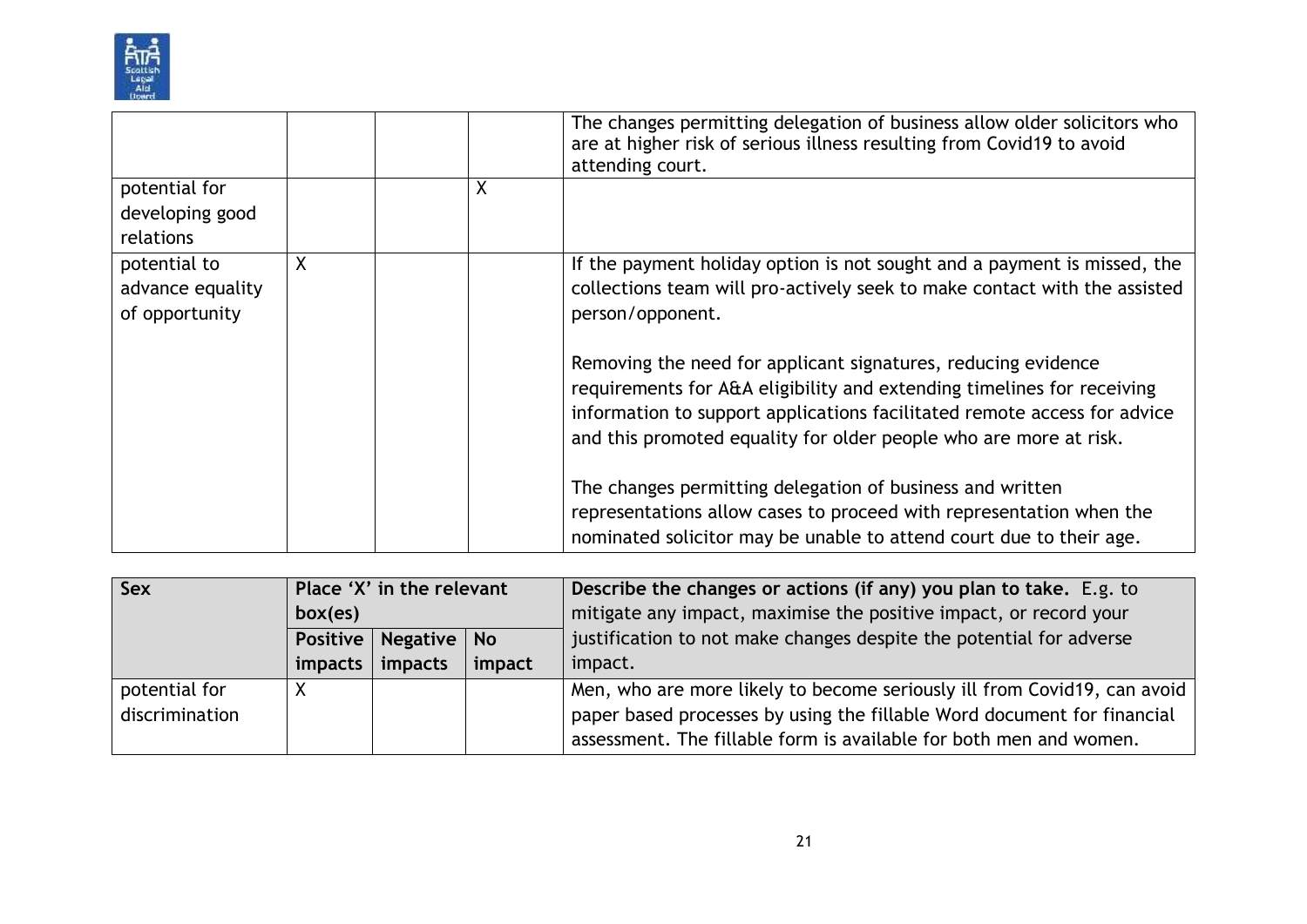

| Payment holidays are open to all assisted persons/opponents to request,<br>including women who are likely to be more affected than men by the<br>economic impact of the response to Covid19.                                                                                                                                                                                                                                                                                                                                |
|-----------------------------------------------------------------------------------------------------------------------------------------------------------------------------------------------------------------------------------------------------------------------------------------------------------------------------------------------------------------------------------------------------------------------------------------------------------------------------------------------------------------------------|
| Removing the need for client signatures, reducing evidence<br>requirements for A&A eligibility and extending timelines for receiving<br>information to support applications protects male solicitors, staff at<br>solicitors firms and applicants who are more at risk if they contract<br>Covid19.                                                                                                                                                                                                                         |
| Suspending on site or physical peer review and compliance audits means<br>that workers (at SLAB or in the profession) are not put at risk through<br>the retrieval or handling of paper files.                                                                                                                                                                                                                                                                                                                              |
| Alternative verification of financial circumstances could have negative<br>impacts on women, but these are mitigated by the ability to grant with<br>conditions: Women are more likely to have experienced a change in<br>income or be experiencing a problem where they cannot access<br>documents, meaning that they would be less able to use the policy<br>change of declaring their circumstances remain the same. Those men<br>who have stable employment will be able to access that aspect of the<br>policy change. |
| Interim payment options are open to all firms. Vulnerable clients can<br>include those who experience domestic abuse, most of whom are<br>women: where interim payments assist businesses to maintain operations<br>this change could facilitate greater opportunity for continuity of<br>representation.                                                                                                                                                                                                                   |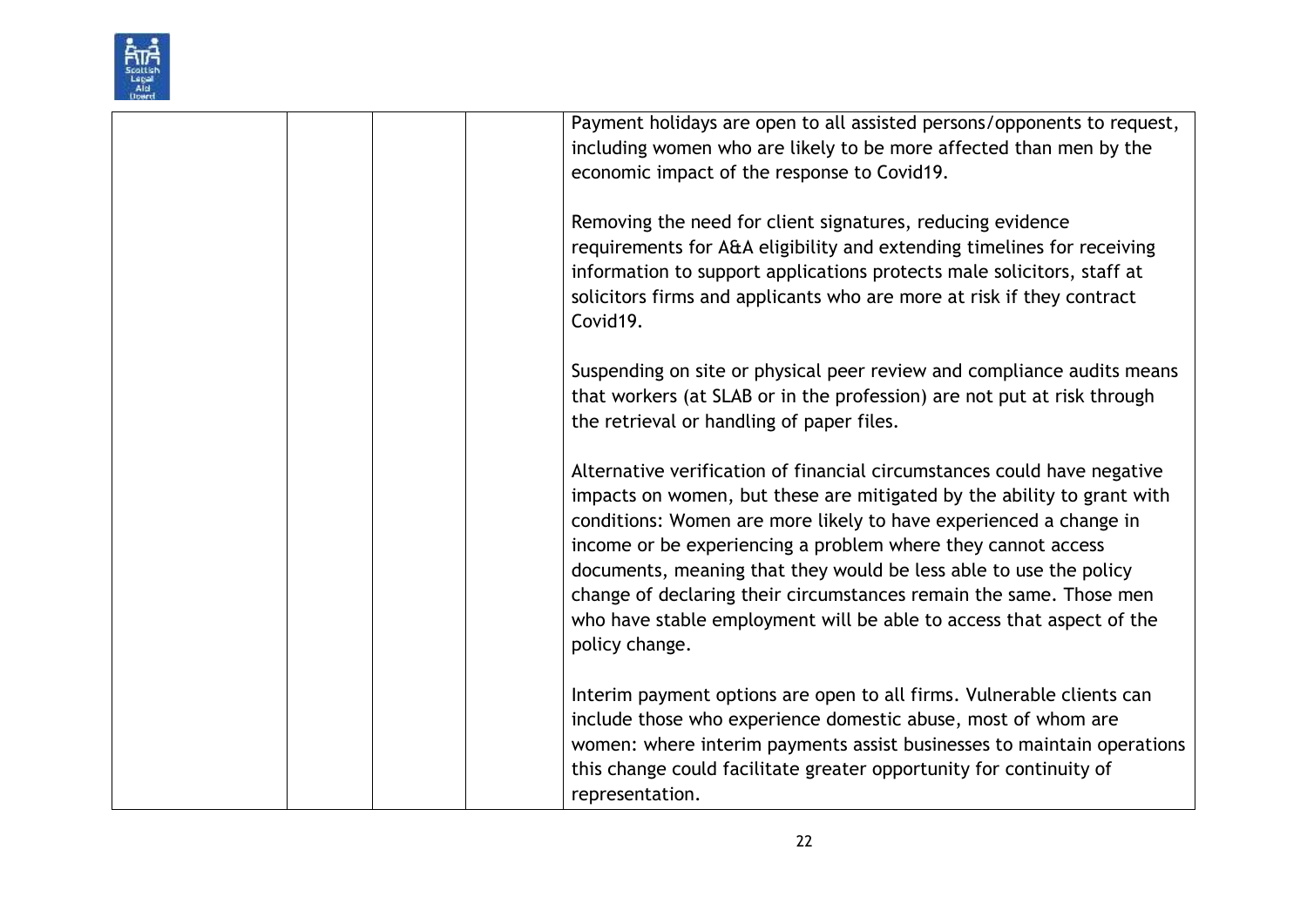

|                                                    |   |   | The changes permitting delegation of business allow male solicitors who<br>are at higher risk of serious illness resulting from Covid19 to avoid<br>attending court.                                       |
|----------------------------------------------------|---|---|------------------------------------------------------------------------------------------------------------------------------------------------------------------------------------------------------------|
| potential for<br>developing good                   |   | X |                                                                                                                                                                                                            |
| relations                                          |   |   |                                                                                                                                                                                                            |
| potential to<br>advance equality<br>of opportunity | X |   | If the payment holiday option is not sought and a payment is missed, the<br>collections team will pro-actively seek to make contact with the assisted<br>person/opponent.                                  |
|                                                    |   |   | Removing the need for applicant signatures, reducing evidence<br>requirements for A&A eligibility and extending timelines for receiving                                                                    |
|                                                    |   |   | information to support applications facilitated remote access for advice<br>and this promoted equality for men who may be more at risk.                                                                    |
|                                                    |   |   | The changes permitting delegation of business and written<br>representations allow cases to proceed with representation when the<br>nominated solicitor may be unwilling to attend court due to their sex. |

| <b>Disability</b> | Place 'X' in the relevant |                 |           | Describe the changes or actions (if any) you plan to take. E.g. to         |
|-------------------|---------------------------|-----------------|-----------|----------------------------------------------------------------------------|
|                   | box(es)                   |                 |           | mitigate any impact, maximise the positive impact, or record your          |
|                   | <b>Positive</b>           | <b>Negative</b> | <b>No</b> | justification to not make changes despite the potential for adverse        |
|                   | impacts                   | impacts         | impact    | impact.                                                                    |
| potential for     |                           |                 |           | People with disabilities, who are more likely to be shielding or to become |
| discrimination    |                           |                 |           | seriously ill from Covid19, can avoid paper based processes by completing  |
|                   |                           |                 |           | the fillable Word document for financial assessment - although the paper   |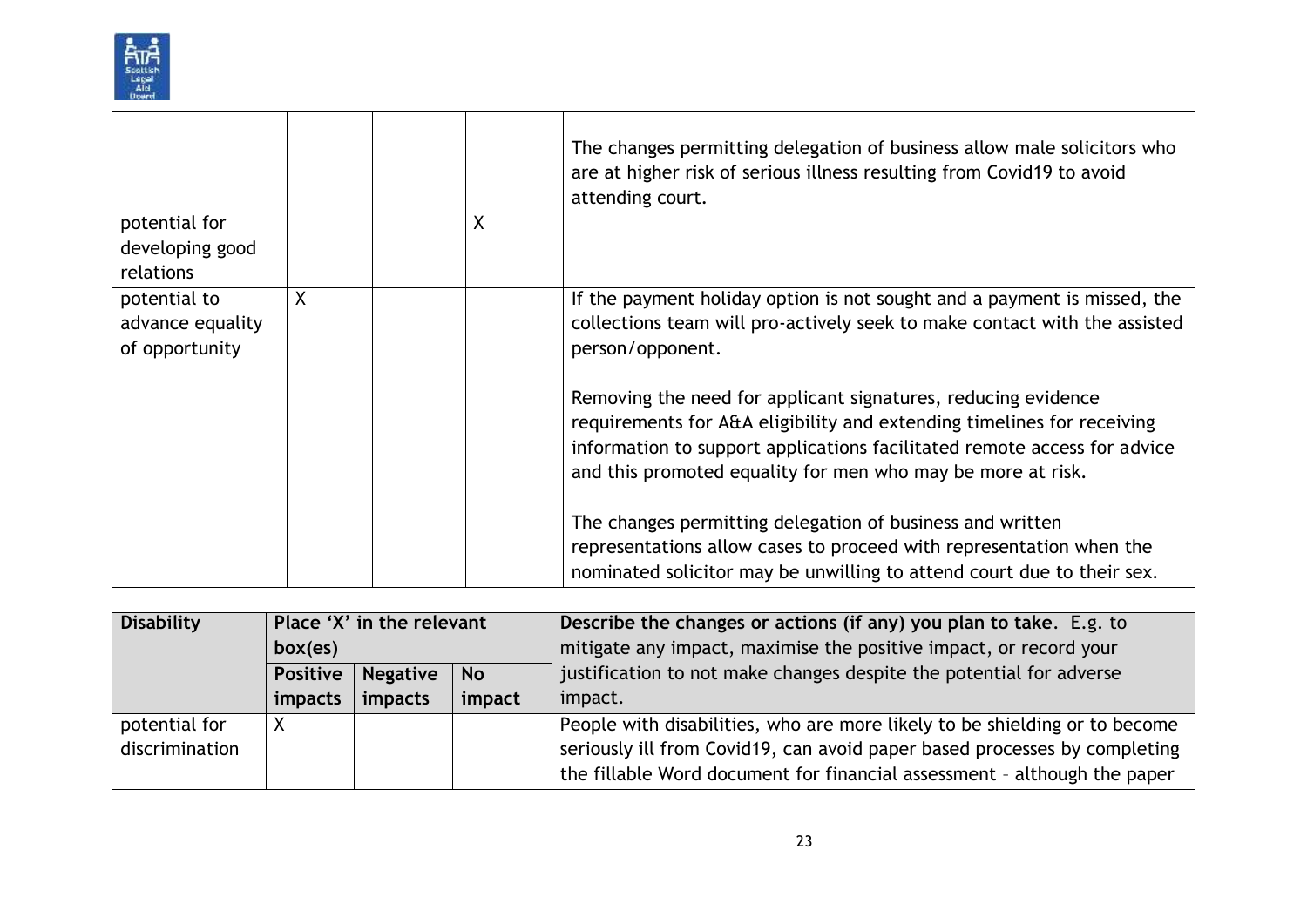

|  |  | option remains available. The fillable word document is not a fully                                                                                     |
|--|--|---------------------------------------------------------------------------------------------------------------------------------------------------------|
|  |  | accessible online form. We are developing an online Form 2 via a                                                                                        |
|  |  | separate project to be rolled out in early 2021.                                                                                                        |
|  |  | Payment holidays are open to all assisted persons/opponents to request,                                                                                 |
|  |  | including people with disabilities who are likely to be more affected by                                                                                |
|  |  | the economic impact of the response to Covid19 than those who do not                                                                                    |
|  |  | have disabilities. Using non-paper processes means that people with                                                                                     |
|  |  | disabilities, who are more likely to be shielding or to become seriously ill                                                                            |
|  |  | from Covid19, can avoid this potential source of the virus.                                                                                             |
|  |  |                                                                                                                                                         |
|  |  | Removing the need for client signatures, reducing evidence requirements                                                                                 |
|  |  | for A&A eligibility and extending timelines for receiving information to                                                                                |
|  |  | support applications protected those with disabilities, whether solicitors,                                                                             |
|  |  | staff at solicitors firms or applicants. People with disabilities are more at                                                                           |
|  |  | risk if they contract Covid19.                                                                                                                          |
|  |  |                                                                                                                                                         |
|  |  | Suspending peer review and compliance audits means that workers with                                                                                    |
|  |  | disabilities (at SLAB or in the profession) are not put at risk through the                                                                             |
|  |  | retrieval or handling of paper files.                                                                                                                   |
|  |  |                                                                                                                                                         |
|  |  | The ability of people with disabilities to avoid paper based processes                                                                                  |
|  |  | through use of alternative forms of verification is positive. As internet<br>take up is lower for people with disabilities, the possibility of granting |
|  |  | with conditions manages the risk that they could not verify via either                                                                                  |
|  |  | method. Additionally, for those who have a disability and are self-                                                                                     |
|  |  | employed or working in a hard hit area of the economy, the ability to                                                                                   |
|  |  |                                                                                                                                                         |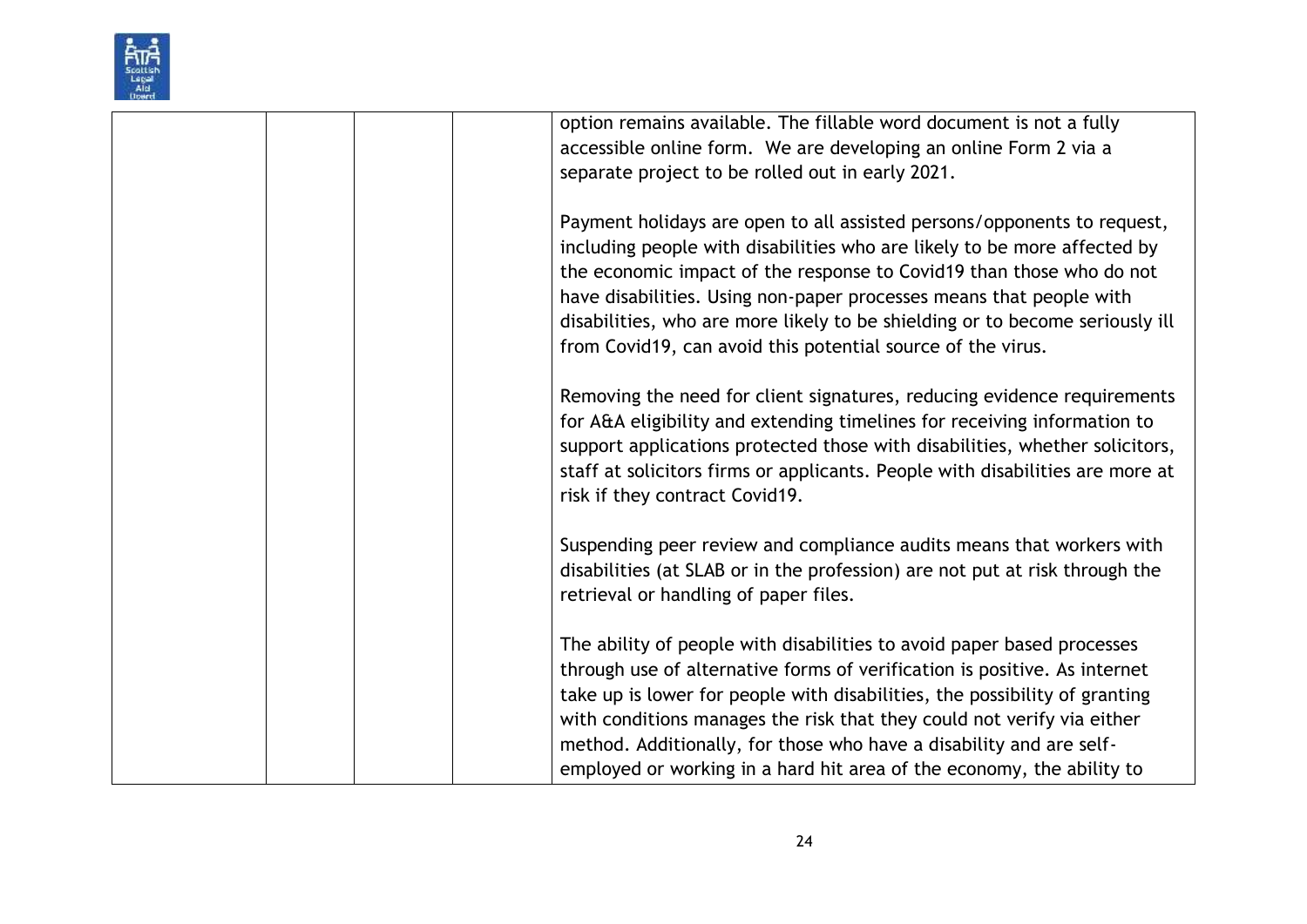| Scottish |
|----------|
| Ald      |
|          |

|                 |   |   | grant with conditions meets the risk that they cannot declare their           |
|-----------------|---|---|-------------------------------------------------------------------------------|
|                 |   |   | circumstances are unchanged with older verification material.                 |
|                 |   |   |                                                                               |
|                 |   |   | Interim payment options are open to all firms and where this assists          |
|                 |   |   | businesses to maintain operations, those clients who are vulnerable due       |
|                 |   |   | to their disability could benefit from greater opportunity for continuity of  |
|                 |   |   | representation.                                                               |
|                 |   |   | The changes permitting delegation of business allow solicitors with           |
|                 |   |   | disabilities who are at higher risk of serious illness resulting from Covid19 |
|                 |   |   | to avoid attending court.                                                     |
|                 |   |   |                                                                               |
|                 |   |   | Applicants with certain disabilities relating to mental health or             |
|                 |   |   | neurological conditions continue to have a primary relationship with the      |
|                 |   |   | nominated solicitor, who has taken instructions. There may be the             |
|                 |   |   | potential for a slight negative impact for these applicants of being          |
|                 |   |   | represented by a solicitor they do not know.                                  |
| potential for   |   | X |                                                                               |
| developing good |   |   |                                                                               |
| relations       |   |   |                                                                               |
| potential to    | X |   | Overall, the changes SLAB made are judged to have a positive impact on        |
| advance         |   |   | the potential to advance equality of opportunity for people with              |
| equality of     |   |   | disabilities.                                                                 |
| opportunity     |   |   |                                                                               |
|                 |   |   | However, people with sight problems who use screen readers or other           |
|                 |   |   | assistive technology may struggle with the current fillable version of the    |
|                 |   |   | financial assessment form. Restyling the form to meet accessibility           |
|                 |   |   | requirements could advance equality of opportunity however we do not          |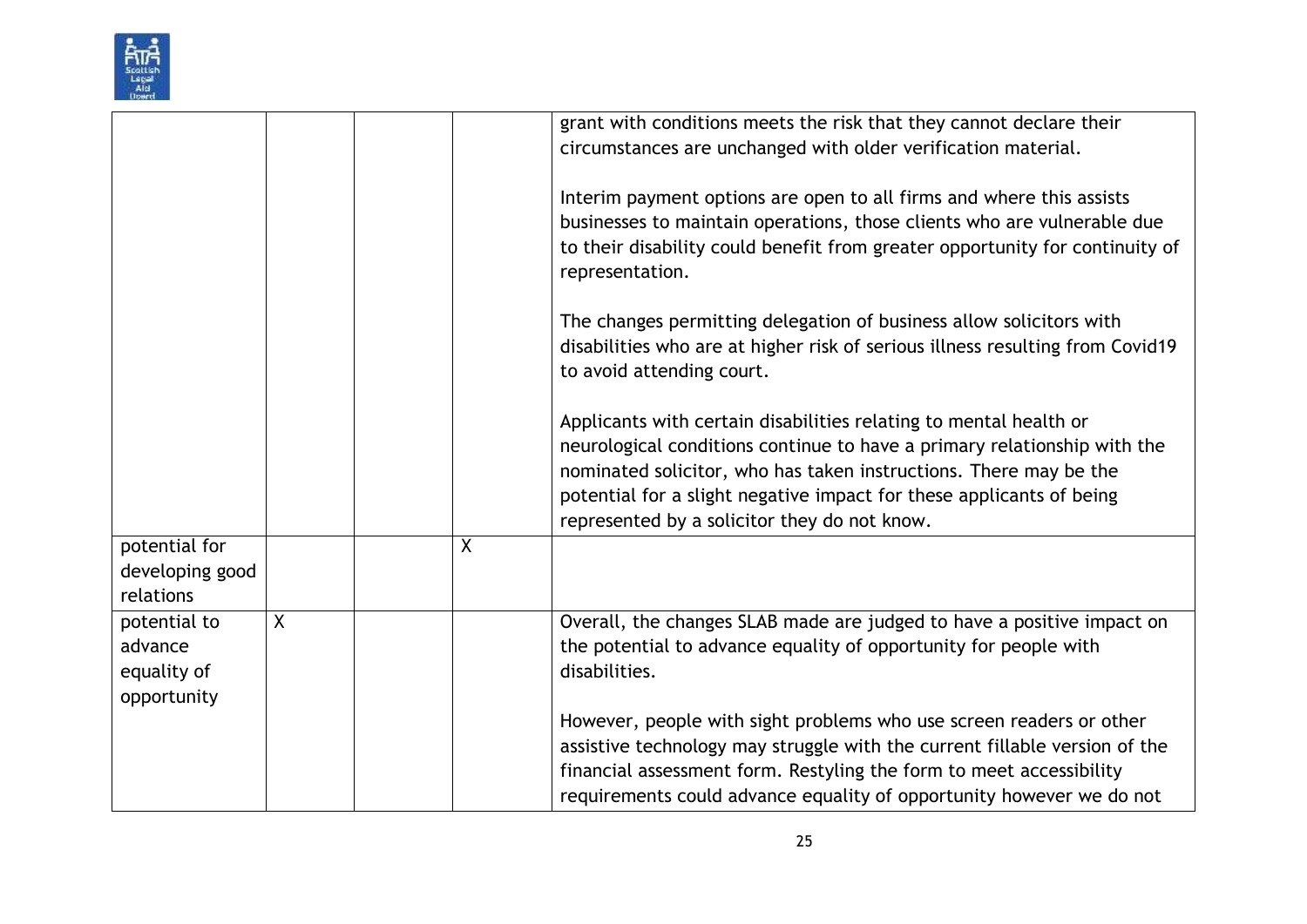| <b>Scottish</b> |
|-----------------|
|                 |
| Ald             |
| ж               |

|  | plan to do this due to having a separate project for an accessible online<br>form 2 in early 2021.                                                                                                                                                                                                                                                     |
|--|--------------------------------------------------------------------------------------------------------------------------------------------------------------------------------------------------------------------------------------------------------------------------------------------------------------------------------------------------------|
|  | If a payment holiday option is not sought and a payment is missed, the<br>collections team will pro-actively seek to make contact with the assisted<br>person/opponent using telephone or email. The staff make adjustments as<br>needed to overcome any communication barriers, making use of the<br>channel that works best for the assisted person. |
|  | Removing the need for applicant signatures, reducing evidence<br>requirements for A&A eligibility and extending timelines for receiving<br>information to support applications facilitated remote access for advice<br>and this promoted equality for people with disabilities who are more at<br>risk.                                                |
|  | The changes permitting delegation of business and written<br>representations allow cases to proceed with representation when the<br>nominated solicitor may be unable to attend court due to their disability.                                                                                                                                         |

| Gender          | Place 'X' in the relevant box(es) |                 |           | Describe the changes or actions (if any) you plan to take. E.g. to  |
|-----------------|-----------------------------------|-----------------|-----------|---------------------------------------------------------------------|
| Reassignment    | <b>Positive</b>                   | <b>Negative</b> | No impact | mitigate any impact, maximise the positive impact, or record your   |
|                 | impacts                           | impacts         |           | justification to not make changes despite the potential for adverse |
|                 |                                   |                 |           | impact.                                                             |
| potential for   |                                   |                 |           |                                                                     |
| discrimination  |                                   |                 |           |                                                                     |
| potential for   |                                   |                 |           |                                                                     |
| developing good |                                   |                 |           |                                                                     |
| relations       |                                   |                 |           |                                                                     |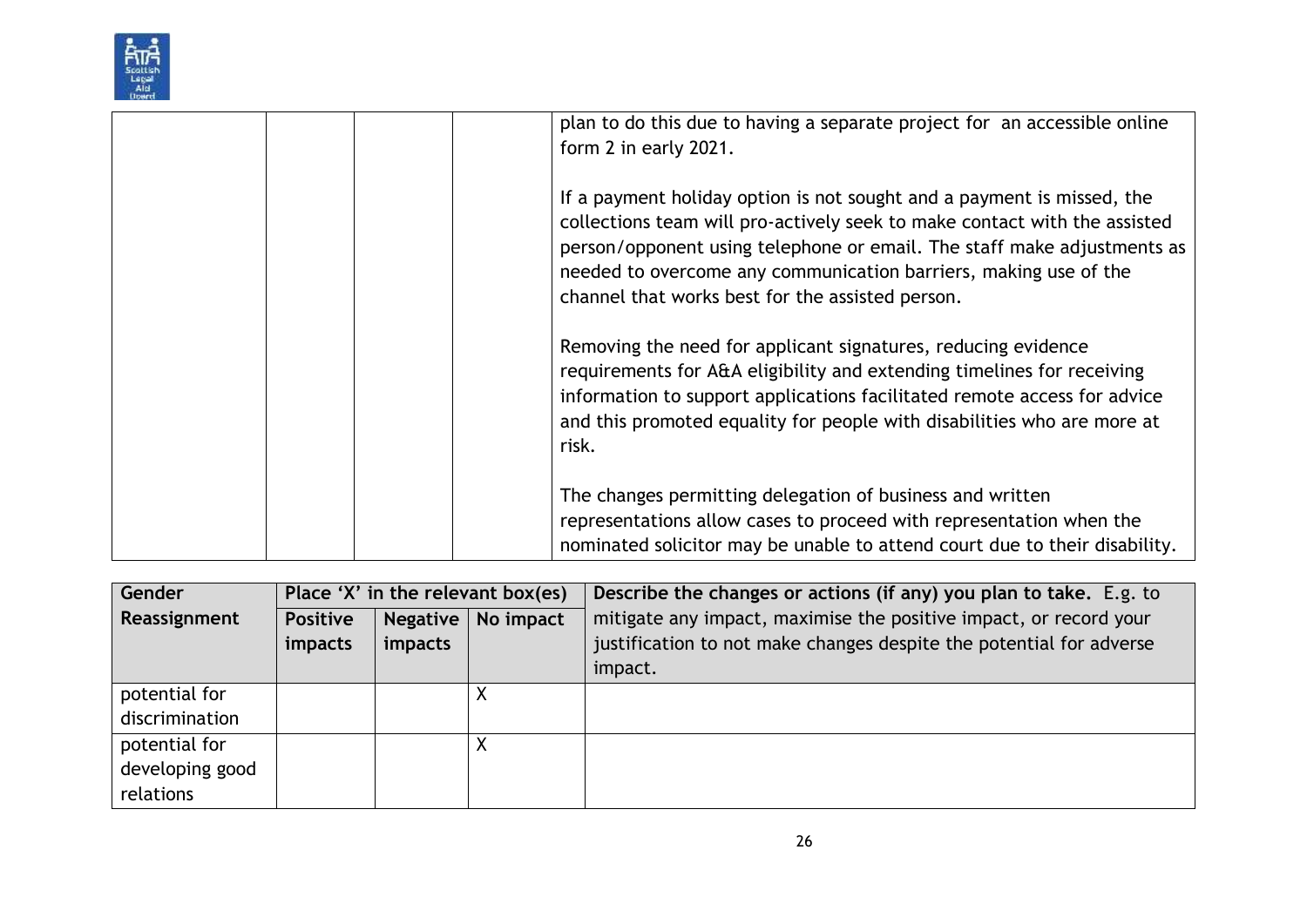

| potential to     |  | $\mathbf{v}$<br>$\Lambda$ |  |
|------------------|--|---------------------------|--|
| advance equality |  |                           |  |
| of opportunity   |  |                           |  |
|                  |  |                           |  |

| Race           |                 |                 | Place 'X' in the relevant box(es) | Describe the changes or actions (if any) you plan to take. E.g. to                                                                                                                                                                                                                                                                                                                       |
|----------------|-----------------|-----------------|-----------------------------------|------------------------------------------------------------------------------------------------------------------------------------------------------------------------------------------------------------------------------------------------------------------------------------------------------------------------------------------------------------------------------------------|
|                | <b>Positive</b> | <b>Negative</b> | No impact                         | mitigate any impact, maximise the positive impact, or record your                                                                                                                                                                                                                                                                                                                        |
|                | impacts         | impacts         |                                   | justification to not make changes despite the potential for adverse                                                                                                                                                                                                                                                                                                                      |
|                |                 |                 |                                   | impact.                                                                                                                                                                                                                                                                                                                                                                                  |
| potential for  | X               |                 |                                   | The fillable financial form allows people from ethnic backgrounds                                                                                                                                                                                                                                                                                                                        |
| discrimination |                 |                 |                                   | which may be at higher risk of becoming seriously ill from Covid19 to                                                                                                                                                                                                                                                                                                                    |
|                |                 |                 |                                   | avoid a paper based process.                                                                                                                                                                                                                                                                                                                                                             |
|                |                 |                 |                                   | Payment holidays are open to all assisted persons/opponents to<br>request, including people from ethnic backgrounds who are likely to<br>be more affected by the economic impact of the response to Covid19.<br>Using non-paper processes allows people from ethnic backgrounds<br>which may be at higher risk of becoming seriously ill from Covid19 to<br>avoid this potential source. |
|                |                 |                 |                                   | Removing the need for client signatures, reducing evidence<br>requirements for A&A eligibility and extending timelines for receiving<br>information to support applications protected older solicitors, staff at<br>solicitors firms and applicants who are more at risk if they contract<br>Covid19.                                                                                    |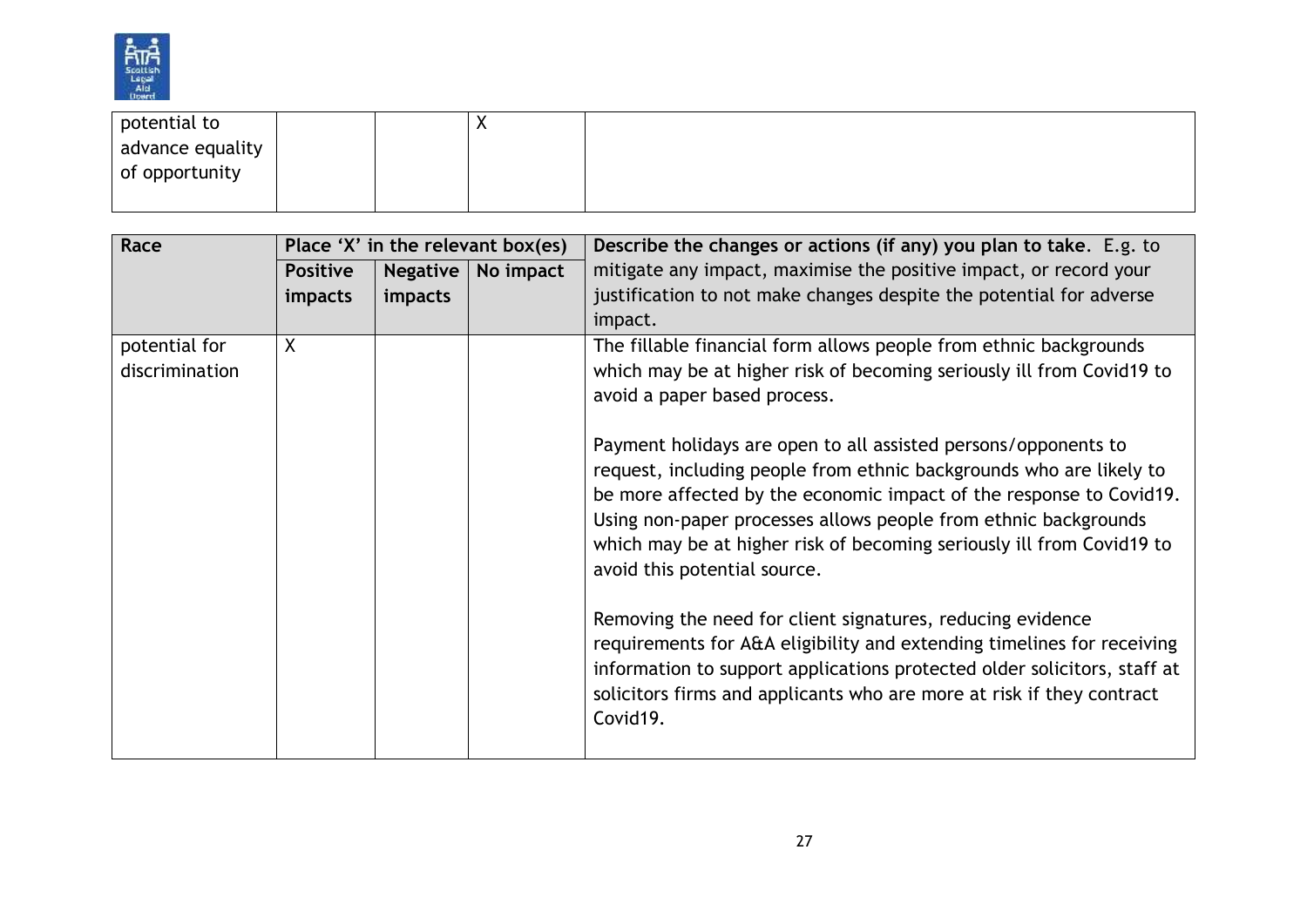

|                 |         | Suspending peer review and compliance audits means that workers         |
|-----------------|---------|-------------------------------------------------------------------------|
|                 |         | from minority ethnic backgrounds (at SLAB or in the profession) are     |
|                 |         | not put at risk through the retrieval or handling of paper files.       |
|                 |         | Alternative ways to provide financial verification allows avoidance of  |
|                 |         | paper based processes and can mitigate the risk of contracting          |
|                 |         | Covid19 for those in higher risk categories due to their ethnic         |
|                 |         | background. The ability to grant with conditions addresses potential    |
|                 |         | issues with those working in economic sectors that are harder hit by    |
|                 |         | the response to Covid19 or more likely to be ill with the virus being   |
|                 |         | able to declare that their circumstances are unchanged and use older    |
|                 |         | documentation. For those who do not use the internet, paper based       |
|                 |         | processes are available, with the back-up of granting with conditions,  |
|                 |         | should people wish to avoid these.                                      |
|                 |         |                                                                         |
|                 |         | Interim payment options are open to all firms and where this assists    |
|                 |         | businesses to maintain operations, those clients who are vulnerable     |
|                 |         | due to their lack of understanding of English or familiarity with local |
|                 |         | culture, could benefit from greater opportunity for continuity of       |
|                 |         | representation.                                                         |
|                 |         |                                                                         |
|                 |         | The changes permitting delegation of business and written               |
|                 |         | representations allow solicitors from specific minority ethnic          |
|                 |         | backgrounds with conditions who are at higher risk of serious illness   |
|                 |         | resulting from Covid19 to avoid attending court.                        |
| potential for   | $\sf X$ |                                                                         |
| developing good |         |                                                                         |
| relations       |         |                                                                         |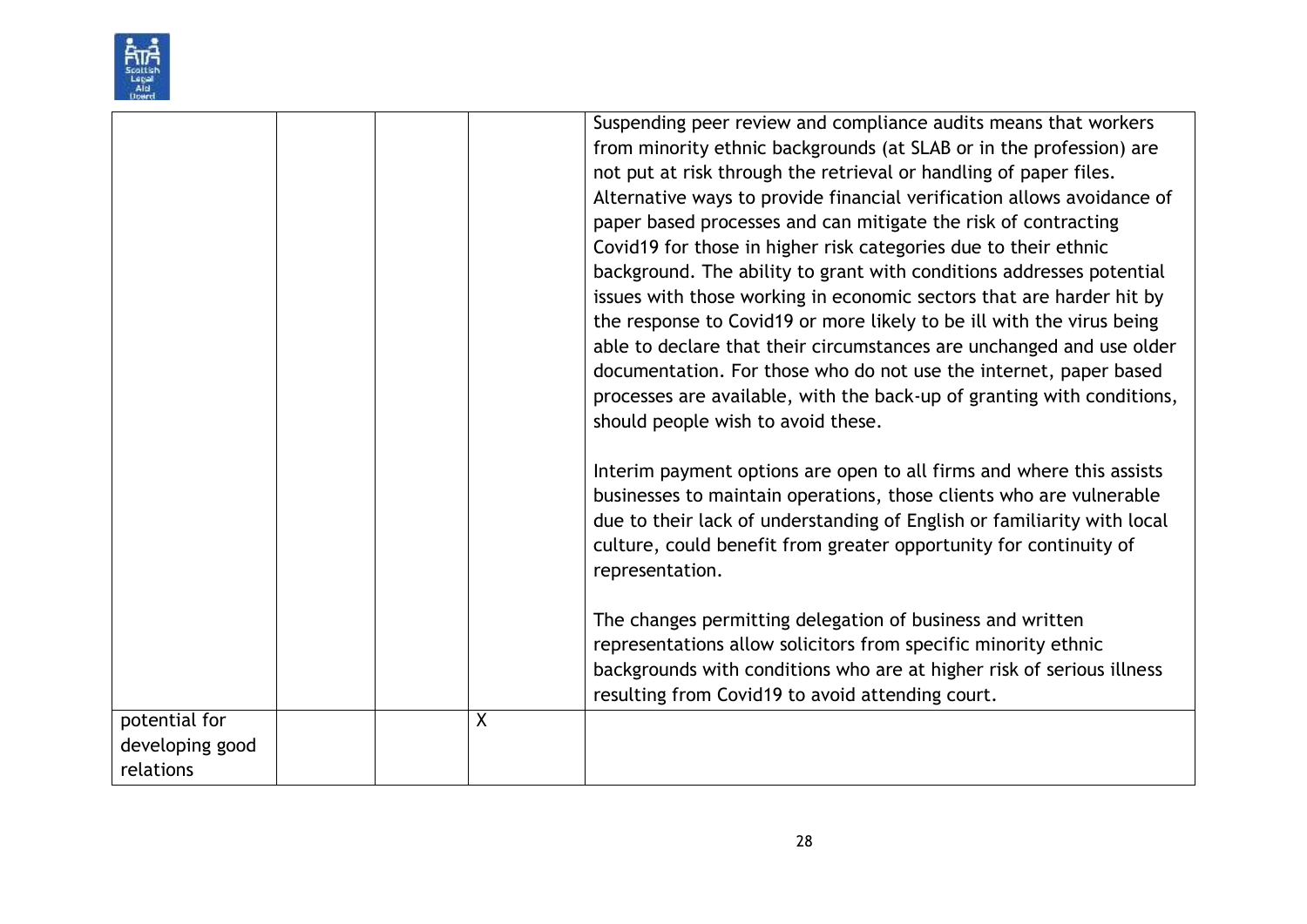

| potential to     | X | The electronic financial assessment form can be more easily                                                                                                                                                                                                                                                                                                                                                   |
|------------------|---|---------------------------------------------------------------------------------------------------------------------------------------------------------------------------------------------------------------------------------------------------------------------------------------------------------------------------------------------------------------------------------------------------------------|
| advance equality |   | translated automatically online for those who need and could use the                                                                                                                                                                                                                                                                                                                                          |
| of opportunity   |   | information in another language, without professional translation.                                                                                                                                                                                                                                                                                                                                            |
|                  |   | If a payment holiday option is not sought and a payment is missed, the<br>collections team will pro-actively seek to make contact with the<br>assisted person/opponent using telephone or email. The staff make<br>adjustments as needed to overcome language barriers, including<br>through making use of the channel that works best for the assisted<br>person and arranging interpreting where necessary. |
|                  |   | Removing the need for applicant signatures, reducing evidence<br>requirements for A&A eligibility and extending timelines for receiving<br>information to support applications facilitated remote access for<br>advice and this promoted equality for people from certain ethnic<br>minorities who are more at risk.                                                                                          |
|                  |   | The changes permitting delegation of business and written<br>representations allow cases to proceed with representation when the<br>nominated solicitor may be unable to attend court due to pre-existing<br>conditions that are related to their ethnicity.                                                                                                                                                  |

| Religion or    | Place 'X' in the relevant box(es) |         |                      | Describe the changes or actions (if any) you plan to take. E.g. to  |
|----------------|-----------------------------------|---------|----------------------|---------------------------------------------------------------------|
| <b>Belief</b>  | <b>Positive</b>                   |         | Negative   No impact | mitigate any impact, maximise the positive impact, or record your   |
|                | impacts                           | impacts |                      | justification to not make changes despite the potential for adverse |
|                |                                   |         |                      | impact.                                                             |
| potential for  |                                   |         |                      |                                                                     |
| discrimination |                                   |         |                      |                                                                     |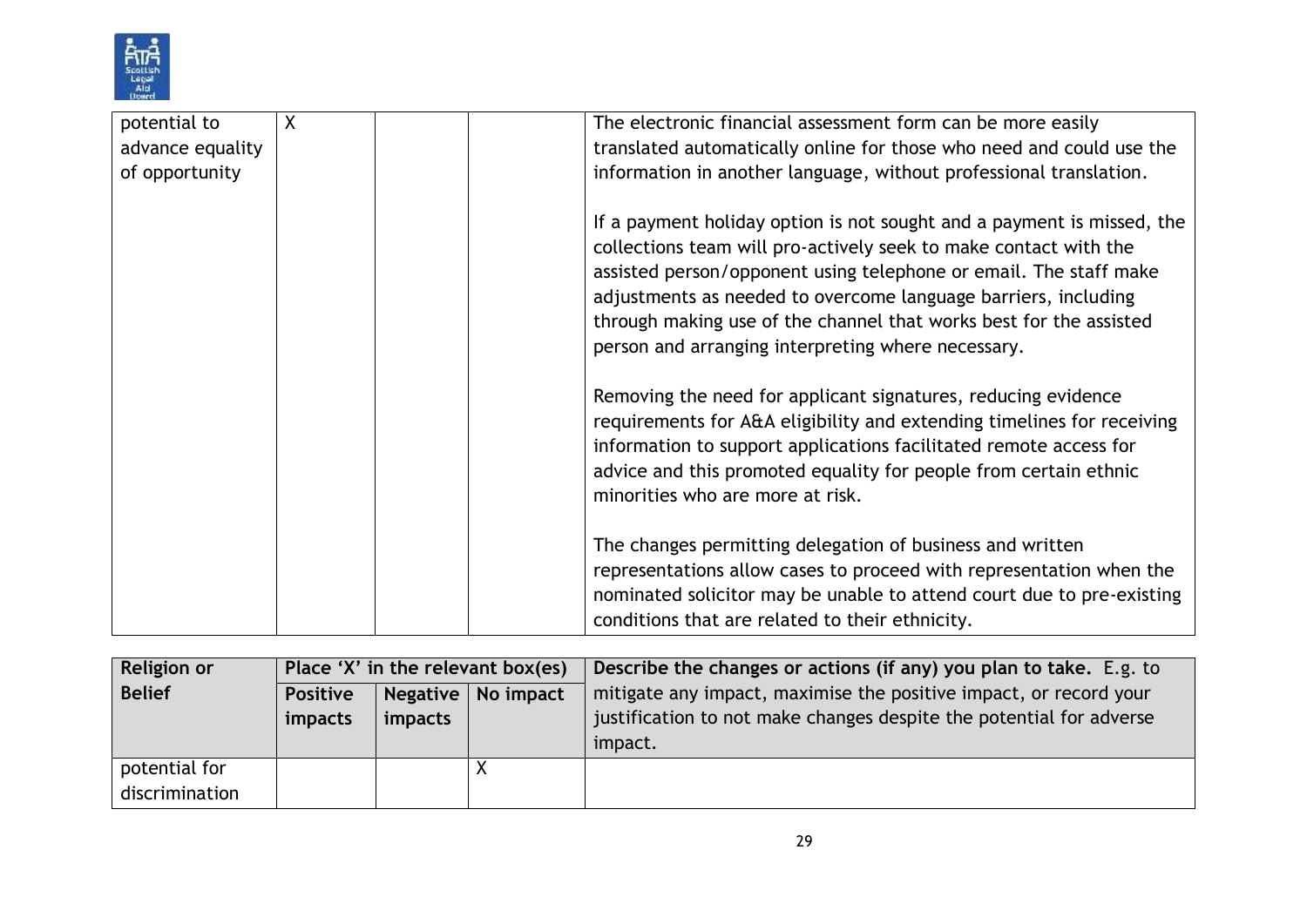

| potential for    |  | $\lambda$ |  |
|------------------|--|-----------|--|
| developing good  |  |           |  |
| relations        |  |           |  |
| potential to     |  | $\lambda$ |  |
| advance equality |  |           |  |
| of opportunity   |  |           |  |
|                  |  |           |  |

| Sexual             |                 | Place 'X' in the relevant box(es) |           | Describe the changes or actions (if any) you plan to take. E.g. to  |
|--------------------|-----------------|-----------------------------------|-----------|---------------------------------------------------------------------|
| <b>Orientation</b> | <b>Positive</b> | <b>Negative</b>                   | No impact | mitigate any impact, maximise the positive impact, or record your   |
|                    | impacts         | impacts                           |           | justification to not make changes despite the potential for adverse |
|                    |                 |                                   |           | impact.                                                             |
| potential for      |                 |                                   | X         |                                                                     |
| discrimination     |                 |                                   |           |                                                                     |
| potential for      |                 |                                   | Χ         |                                                                     |
| developing good    |                 |                                   |           |                                                                     |
| relations          |                 |                                   |           |                                                                     |
| potential to       |                 |                                   | X         |                                                                     |
| advance equality   |                 |                                   |           |                                                                     |
| of opportunity     |                 |                                   |           |                                                                     |
|                    |                 |                                   |           |                                                                     |

| Pregnancy &      | Place 'X' in the relevant box(es)       |                |  | Describe the changes or actions (if any) you plan to take. E.g. to  |
|------------------|-----------------------------------------|----------------|--|---------------------------------------------------------------------|
| <b>Maternity</b> | Negative   No impact<br><b>Positive</b> |                |  | mitigate any impact, maximise the positive impact, or record your   |
|                  | impacts                                 | <i>impacts</i> |  | justification to not make changes despite the potential for adverse |
|                  |                                         |                |  | impact.                                                             |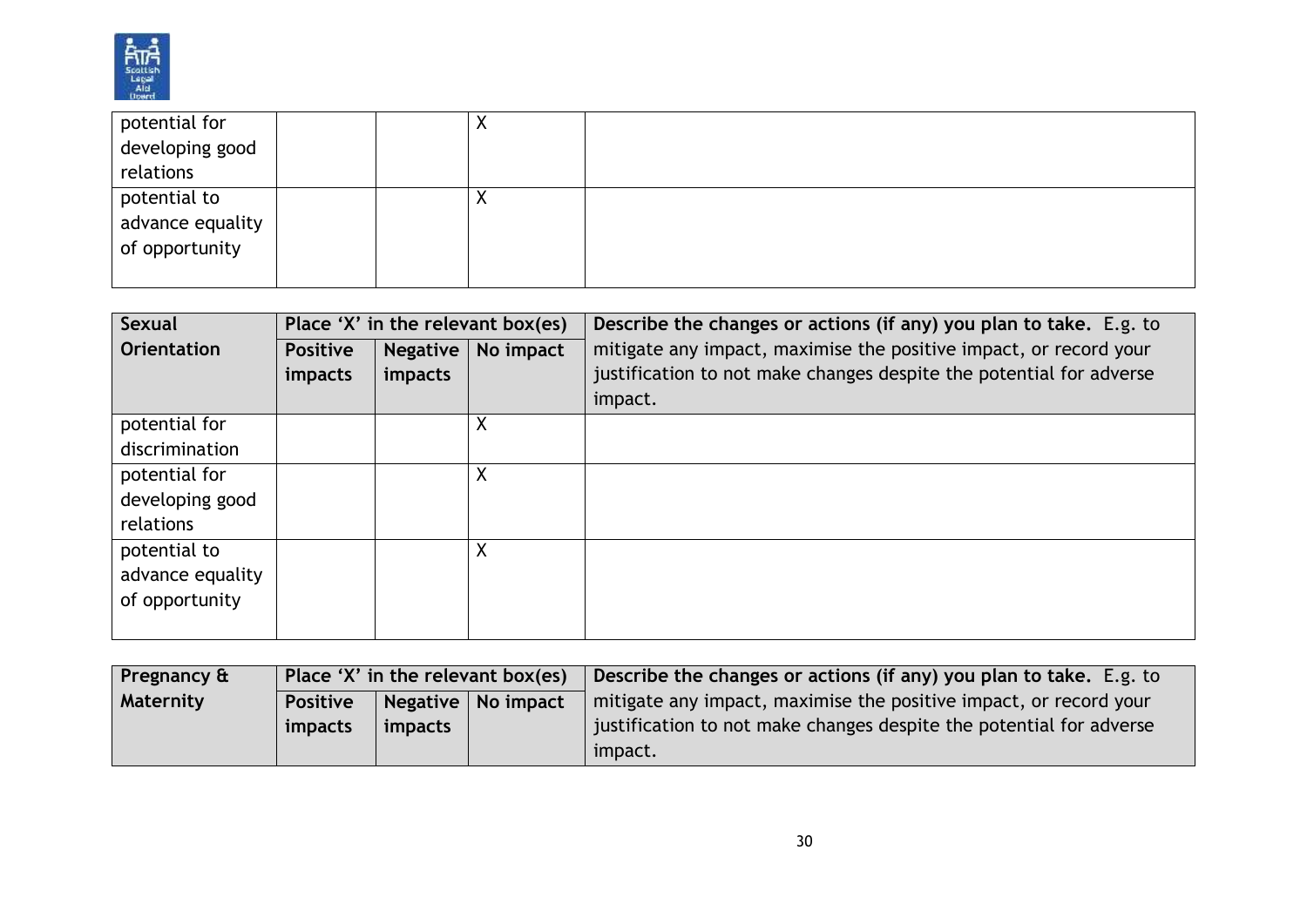

| potential for    | X |   | For those who are pregnant and shielding, the ability to upload photos                            |
|------------------|---|---|---------------------------------------------------------------------------------------------------|
| discrimination   |   |   | of financial verification documentation and older verification material                           |
|                  |   |   | is positive. Where their financial circumstances have changed but                                 |
|                  |   |   | they cannot access up to date information, the ability to grant with<br>conditions is beneficial. |
|                  |   |   | The changes permitting delegation of business and written                                         |
|                  |   |   | representations allow pregnant solicitors who have heart problems                                 |
|                  |   |   | and are at higher risk of serious illness resulting from Covid19 to avoid                         |
|                  |   |   | attending court.                                                                                  |
| potential for    |   | Χ |                                                                                                   |
| developing good  |   |   |                                                                                                   |
| relations        |   |   |                                                                                                   |
| potential to     |   | Χ | The changes permitting delegation of business and written                                         |
| advance equality |   |   | representations allow cases to proceed with representation when the                               |
| of opportunity   |   |   | nominated solicitor may be unable to attend court due to their heart                              |
|                  |   |   | problems.                                                                                         |

| Marriage & Civil | Place 'X' in the relevant box(es) |                 |           | Describe the changes or actions (if any) you plan to take. E.g. to  |
|------------------|-----------------------------------|-----------------|-----------|---------------------------------------------------------------------|
| Partnership      | <b>Positive</b>                   | <b>Negative</b> | No impact | mitigate any impact, maximise the positive impact, or record your   |
|                  | impacts                           | impacts         |           | justification to not make changes despite the potential for adverse |
|                  |                                   |                 |           | impact.                                                             |
| potential for    |                                   |                 |           |                                                                     |
| discrimination   |                                   |                 |           |                                                                     |
| potential for    |                                   |                 | Χ         |                                                                     |
| developing good  |                                   |                 |           |                                                                     |
| relations        |                                   |                 |           |                                                                     |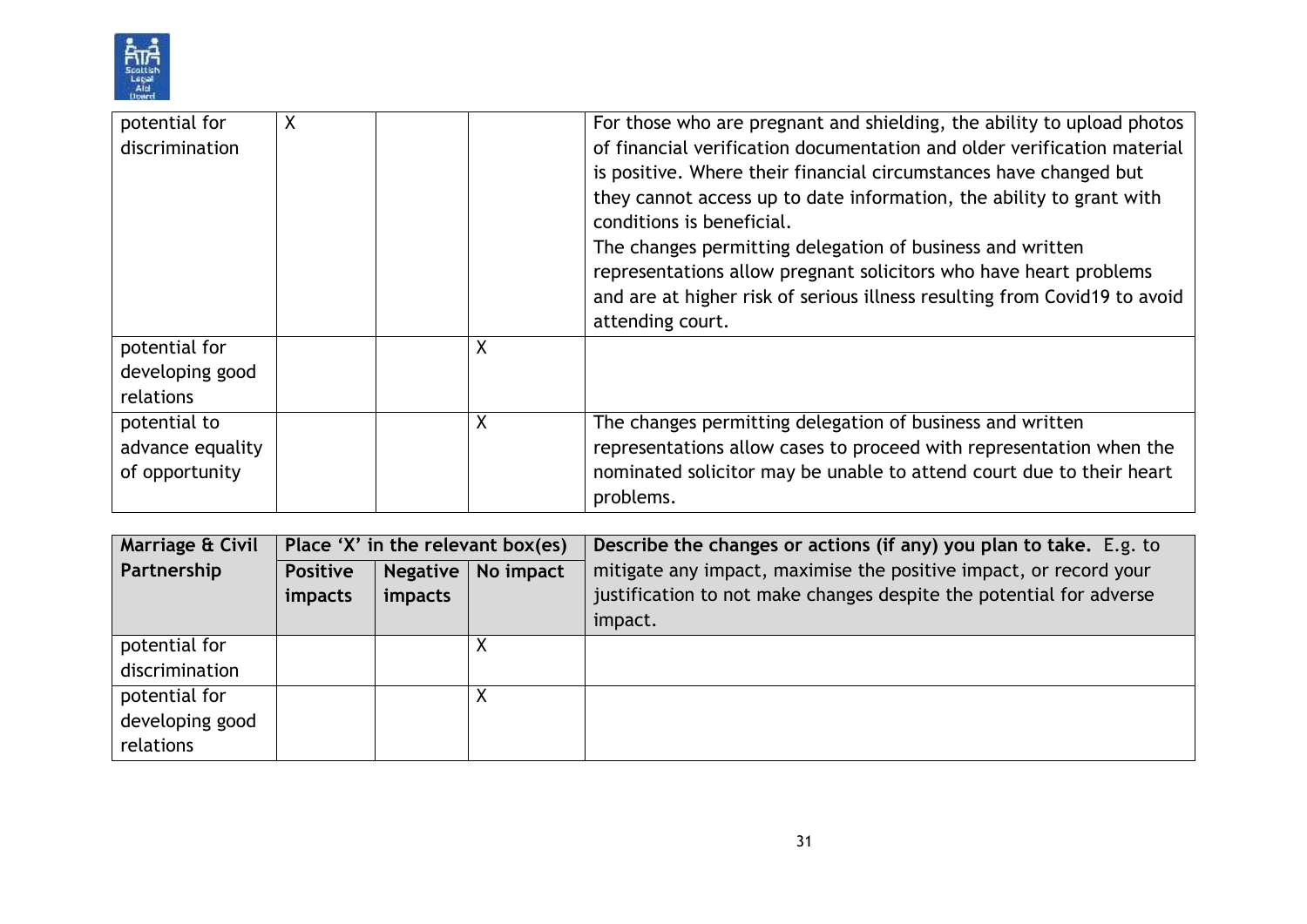

| potential to     |  | $\cdots$ |  |
|------------------|--|----------|--|
| advance equality |  |          |  |
| of opportunity   |  |          |  |
|                  |  |          |  |

| Care           | Place 'X' in the relevant box(es) |                 |           | Describe the changes or actions (if any) you plan to take. E.g. to      |  |
|----------------|-----------------------------------|-----------------|-----------|-------------------------------------------------------------------------|--|
| experienced    | <b>Positive</b>                   | <b>Negative</b> | No impact | mitigate any impact, maximise the positive impact, or record your       |  |
| young people   | impacts                           | impacts         |           | justification to not make changes despite the potential for adverse     |  |
|                |                                   |                 |           | impact.                                                                 |  |
| potential for  | X                                 |                 |           | The fillable financial assessment Word form is an additional option, so |  |
| discrimination |                                   |                 |           | paper based processes continue to be available to those without         |  |
|                |                                   |                 |           | internet access.                                                        |  |
|                |                                   |                 |           |                                                                         |  |
|                |                                   |                 |           | Payment holidays are open to all assisted persons/opponents to          |  |
|                |                                   |                 |           | request, including care experienced young people who are likely to be   |  |
|                |                                   |                 |           | more affected than the general population by the economic impact of     |  |
|                |                                   |                 |           | the response to Covid19.                                                |  |
|                |                                   |                 |           |                                                                         |  |
|                |                                   |                 |           | Alternatives to financial verification may not be available to care     |  |
|                |                                   |                 |           | experienced young people, as experience of care is linked to poverty    |  |
|                |                                   |                 |           | and through this to lower access to the internet. Those in poverty are  |  |
|                |                                   |                 |           | more likely to be in insecure work with fluctuating incomes. The        |  |
|                |                                   |                 |           | ability to grant with conditions and to continue to use paper based     |  |
|                |                                   |                 |           | processes addresses problems associated with low internet take up.      |  |
|                |                                   |                 |           | Granting with conditions is positive for those who have fluctuating     |  |
|                |                                   |                 |           | incomes and cannot use older verification material.                     |  |
|                |                                   |                 |           |                                                                         |  |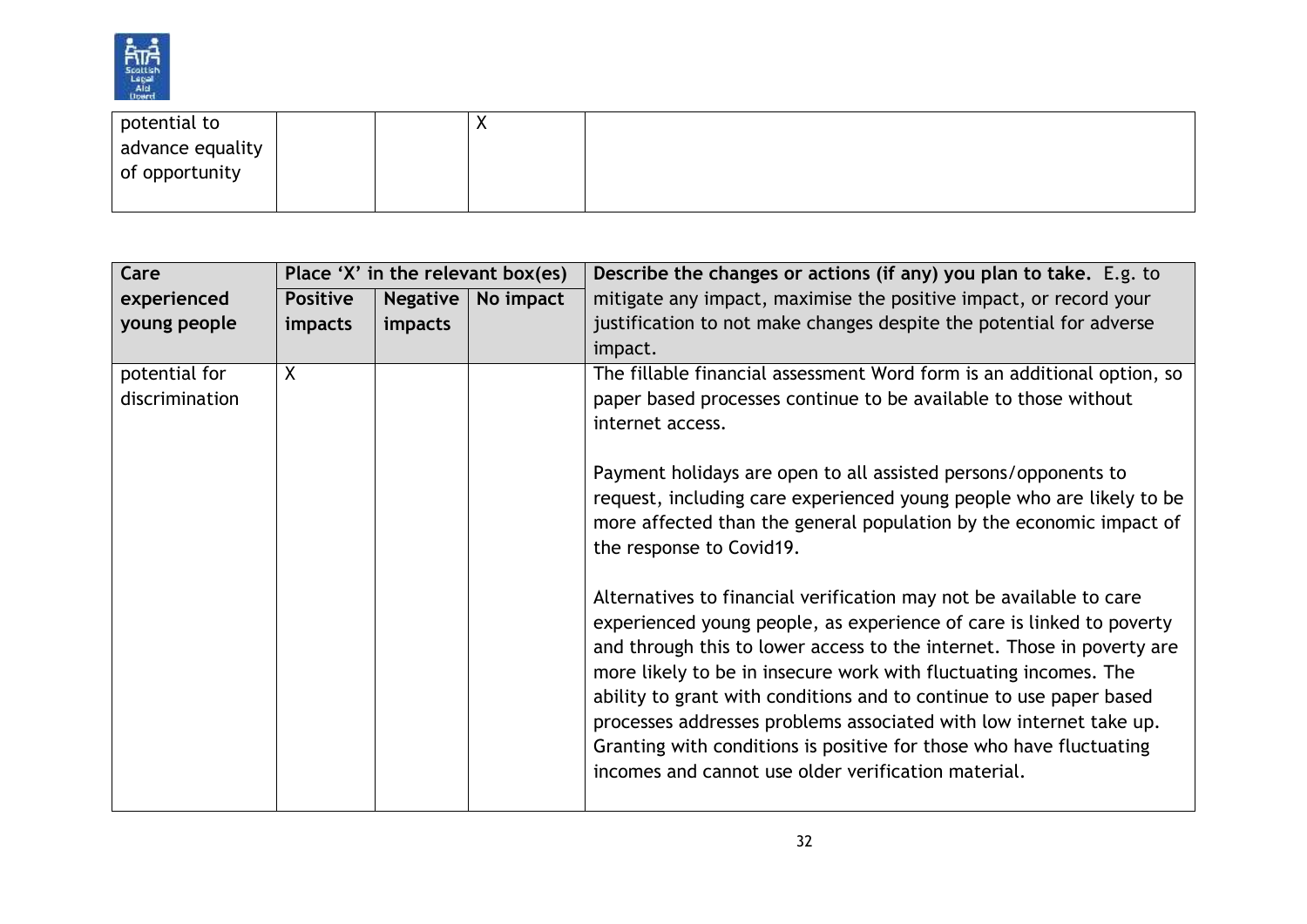

|                  |   |   | Interim payment options are open to all firms and where this assists<br>businesses to maintain operations, those clients who are vulnerable<br>due to their being care experienced could benefit from greater<br>opportunity for continuity of representation. |  |
|------------------|---|---|----------------------------------------------------------------------------------------------------------------------------------------------------------------------------------------------------------------------------------------------------------------|--|
| potential for    |   | X |                                                                                                                                                                                                                                                                |  |
| developing good  |   |   |                                                                                                                                                                                                                                                                |  |
| relations        |   |   |                                                                                                                                                                                                                                                                |  |
| potential to     | Χ |   | If the payment holiday option is not sought and a payment is missed,                                                                                                                                                                                           |  |
| advance equality |   |   | the collections team will pro-actively seek to make contact with the                                                                                                                                                                                           |  |
| of opportunity   |   |   | assisted person.                                                                                                                                                                                                                                               |  |
|                  |   |   | The changes permitting delegation of business and written                                                                                                                                                                                                      |  |
|                  |   |   | representations allow cases to proceed with representation when the                                                                                                                                                                                            |  |
|                  |   |   | nominated solicitor may be unable to attend court due to their                                                                                                                                                                                                 |  |
|                  |   |   | protected characteristics.                                                                                                                                                                                                                                     |  |

## **4.2 Describe how the assessment so far might affect other areas of this policy/ practice/ process/ service and/ or project timeline?**

Form2: Revising the fillable form could be done in house or be commissioned out to a third party. This could advance equality of opportunity for people with certain disabilities by following the kinds of steps set out on **[this website](https://answers.microsoft.com/en-us/msoffice/forum/all/making-fillable-forms-accessible-for-screen/89b4a659-64cf-446a-b5d0-737a1838a379)**. However, there is a separate project developing an accessible electronic form 2 which is being piloted.

**4.3 Having considered the potential or actual impacts of your policy/ practice/ process/ service on equality groups, you should now record the outcome of this assessment below**. *Choose from one of the following (mark with an X or delete as appropriate):*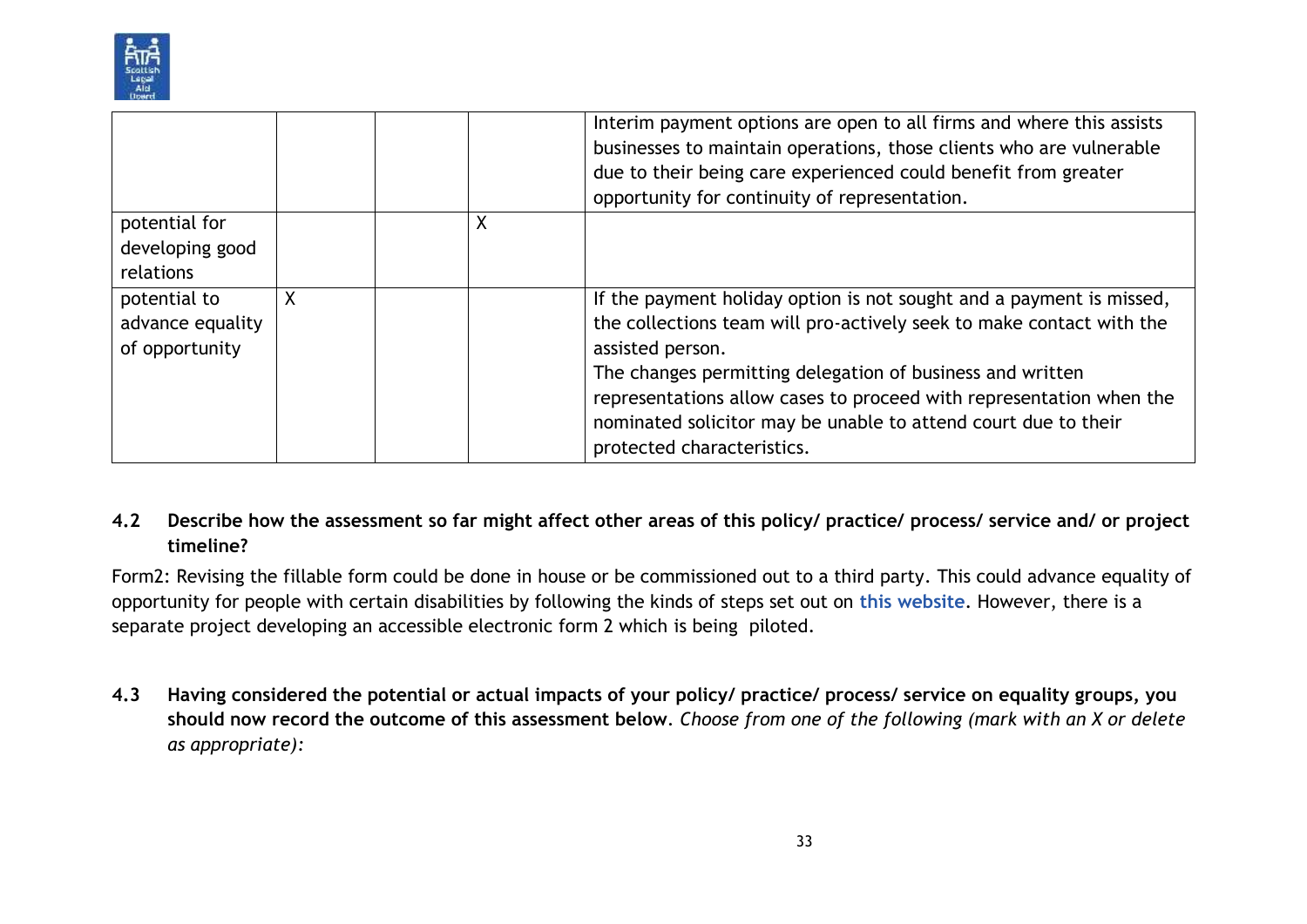

| Please       | Implications for the policy/ practice/ process/ service                                                            |  |  |  |
|--------------|--------------------------------------------------------------------------------------------------------------------|--|--|--|
| select $(X)$ |                                                                                                                    |  |  |  |
| $\sf X$      | No major change                                                                                                    |  |  |  |
|              | Your assessment demonstrates that the policy/ practice/ process/ service is robust. The evidence shows no          |  |  |  |
|              | potential for unlawful discrimination and that you have taken all opportunities to advance equality of opportunity |  |  |  |
|              | and foster good relations, subject to continuing monitoring and review.                                            |  |  |  |
|              |                                                                                                                    |  |  |  |
|              | Adjust the policy/ practice/ process/ service                                                                      |  |  |  |
|              | You need to take steps to remove any barriers, to better advance equality of to foster good relations. You have    |  |  |  |
|              | set actions to address this and have clear ways of monitoring the impact of the policy/ practice/ process/ service |  |  |  |
|              | when implemented.                                                                                                  |  |  |  |
|              |                                                                                                                    |  |  |  |
|              | Continue the policy/ practice/ process/ service with adverse impact                                                |  |  |  |
|              | The policy/ practice/ process/ service will continue despite the potential for adverse impact. You have justified  |  |  |  |
|              | this with this assessment and shown how this decision is compatible with our obligations under the public sector   |  |  |  |
|              | equality duty. When you believe any discrimination can be objectively justified you must record in this            |  |  |  |
|              | assessment what this is and how the decision was reached.                                                          |  |  |  |
|              |                                                                                                                    |  |  |  |
|              | Stop and remove the policy/ practice/ process/ service                                                             |  |  |  |
|              | The policy/ practice/ process/ service will not be implemented due to adverse effects that are not justified and   |  |  |  |
|              | cannot be mitigated.                                                                                               |  |  |  |
|              |                                                                                                                    |  |  |  |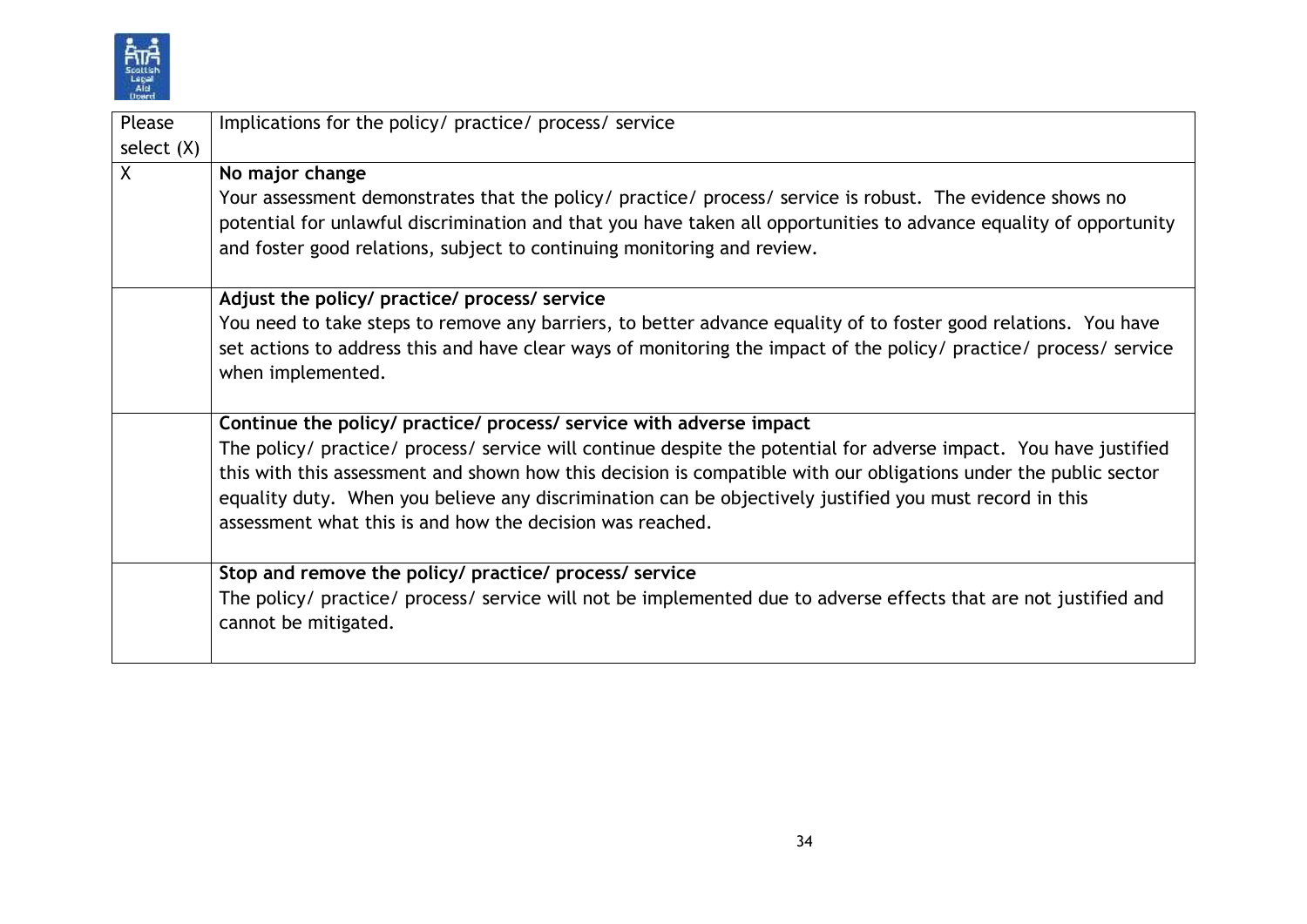

# **Step 5 - Discuss and review the assessment with decision makers and governance structures**

**5.1 Record details of the groups you report to about this policy/ practice/ process/ service and impact assessment.**  Include t**he date you presented progress** to each group and an **extract from the minutes** to reflect the discussion.

Form2: Discussion between business owner and equalities team on 16 September. Identified potential for restyling of fillable Form2 as an action, to be considered by Directors. Email feedback received from business owner on 6 October 2020. Director review and comment on 23 October confirmed fillable Form 2 is a temporary change that will be superseded by an online form which will allow for adjustments. Decision to allocate resource to completing E-Form 2 project rather than restyling Word document, which has received no negative feedback.

Payment holiday: Business owner and equalities team discussed on 16 September 2020. Email feedback received from business owner on redraft on 6 October 2020. Director review on 23 October.

No signatures etc.: Discussion between business owner and equalities team on 16 September. Email feedback received from business owners on 9 October 2020. Director review on 23 October.

Suspending peer review: Discussion between business owners and equalities team on 18 September 2020 on initial draft. Email input received from business owners on 5 October 2020. Director review on 23 October.

Alternatives methods of financial verification: Business owners reviewed and equalities team discussed on 16 September. Email feedback received from business owners by 9 October 2020. Director review on 23 October.

Interim payments: Business owner and equalities team discussed 23/9/20. Email feedback from business owner received 5/10/20. Discussion with Director and approval on 5 November 2020.

Delegation: Business owners and equalities team discussed 23 September 2020. Email feedback received on 5 October 2020. Director of Operations reviewed and gave approval via correspondence on 23 October and Director of Corporate Service and Accounts reviewed and approved on 5 November.

Quality review by Director of Strategic Development on 27/5/21 prior to submission to Chief Executive.

Feedback from Chief Executive on 18/8/21 suggested reconsidering scope of impact of interim payments. Resubmitted impact assessment signed off on 19/8/21.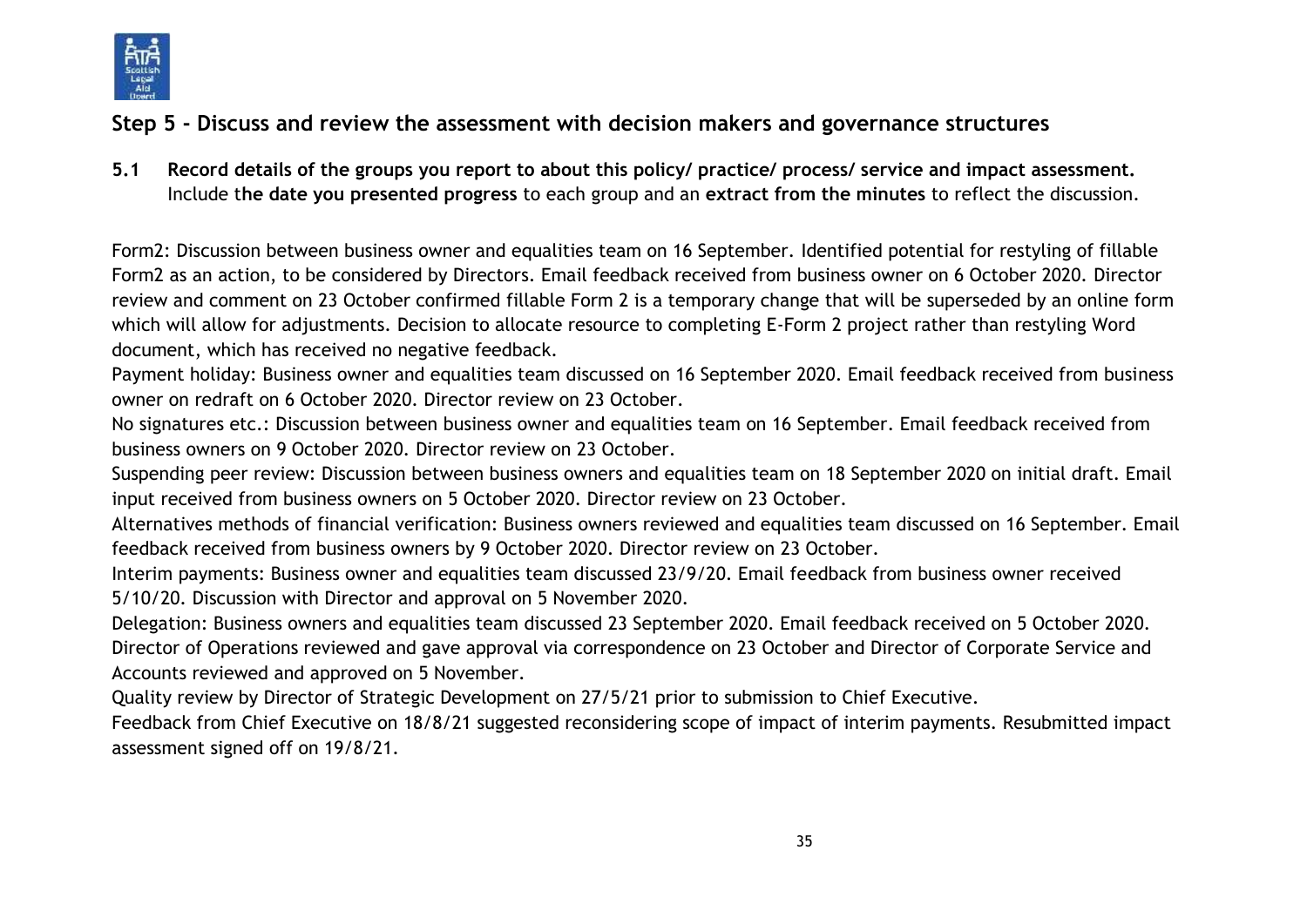

# **Step 6 – Post-implementation actions and monitoring impact**

**6.1 Record any ongoing actions below.** This can be copied from the project action log or elsewhere in this assessment and should include timescales and person/ team responsible.If there are no outstanding items please make this clear.

None

#### **6.2 Note here how you intend to monitor the impact of this policy/ practice/ process/ service on equality groups**.

| Measure                                              | Lead department/ individual            | Reporting (where/ frequency) |
|------------------------------------------------------|----------------------------------------|------------------------------|
| Method of receipt of Form2                           | Civil Finance manager                  | As required for review       |
| Take up of payment holiday option                    | Civil finance                          | As required for review       |
| Number of applications where marked "Other" or       | Head of civil legal assistance /       | As required for review       |
| "No" for client signature, with Covid19 as the       | Head of criminal legal                 |                              |
| reason.                                              | assistance                             |                              |
| Number of applications submitted late with           | Head of civil legal assistance /       | As required for review       |
| Coronavirus as the reason                            | Head of criminal legal                 |                              |
|                                                      | assistance                             |                              |
| Number of criminal and children's special urgency    | Head of civil legal assistance /       | As required for review       |
| applications without signature                       | Head of criminal legal                 |                              |
|                                                      | assistance                             |                              |
| Backlog of peer reviews                              | <b>Assistant Manager of Operations</b> | As required for review       |
|                                                      | Delivery / Head of criminal            |                              |
|                                                      | legal assistance                       |                              |
| Backlog of compliance audits                         | <b>BM, Compliance Manager</b>          | As required for review       |
| Take up of interim payment option by aid type        | <b>AMI Team</b>                        | As required for review       |
| Take up of "Covid19" as a good reason for not acting | Head of criminal legal                 | As required for review       |
| immediately                                          | assistance                             |                              |